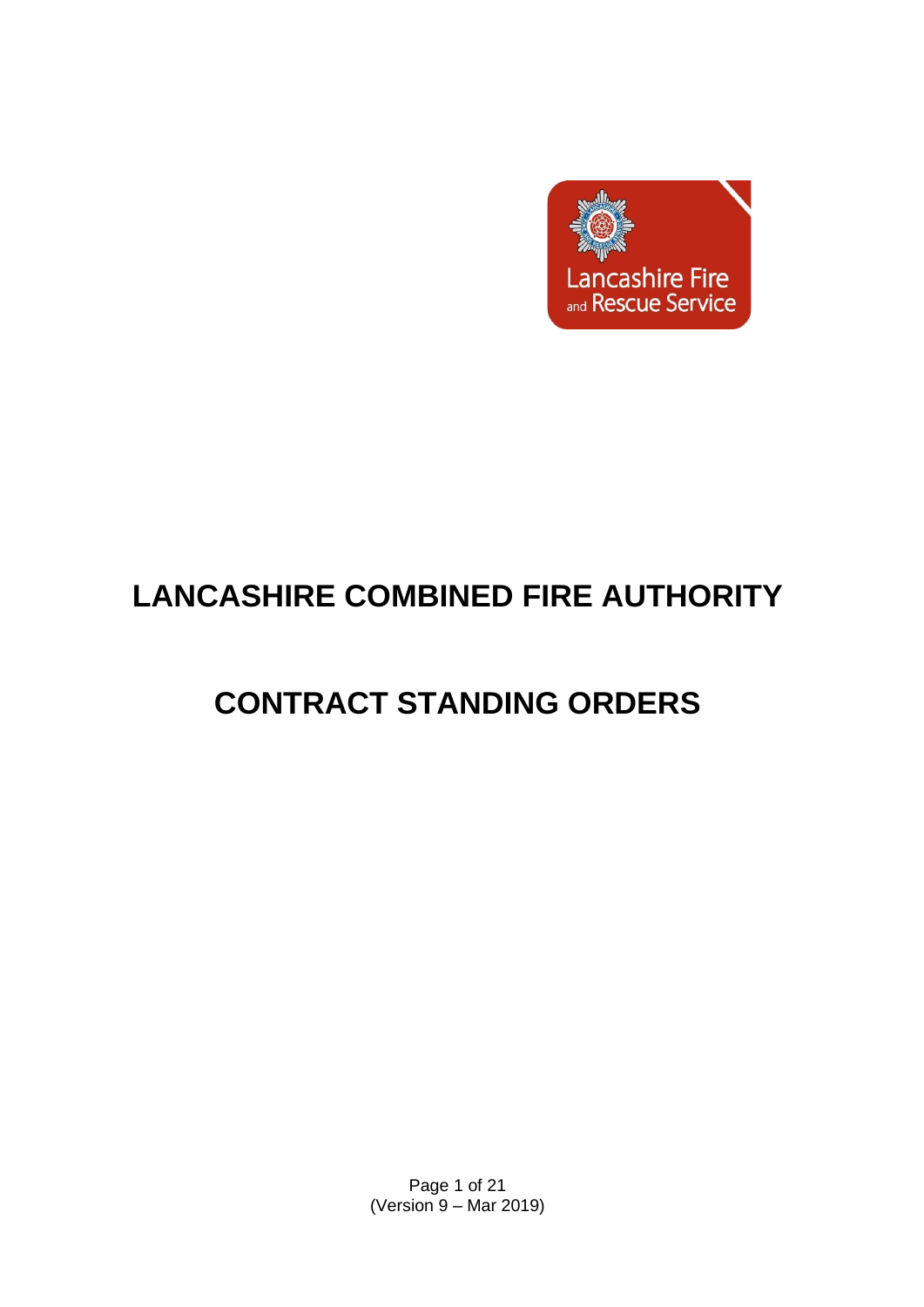# **CONTENTS**

| 7. DEADLINES FOR RESPONDING TO ADVERTISEMENTS  |    |
|------------------------------------------------|----|
|                                                |    |
|                                                |    |
|                                                |    |
|                                                |    |
|                                                |    |
|                                                |    |
|                                                |    |
|                                                |    |
|                                                |    |
| 17. CONTRACT AWARD - TENDERS AND QUOTATIONS 15 |    |
|                                                |    |
|                                                |    |
|                                                | 17 |
|                                                | 17 |
|                                                |    |
|                                                |    |
|                                                |    |
|                                                |    |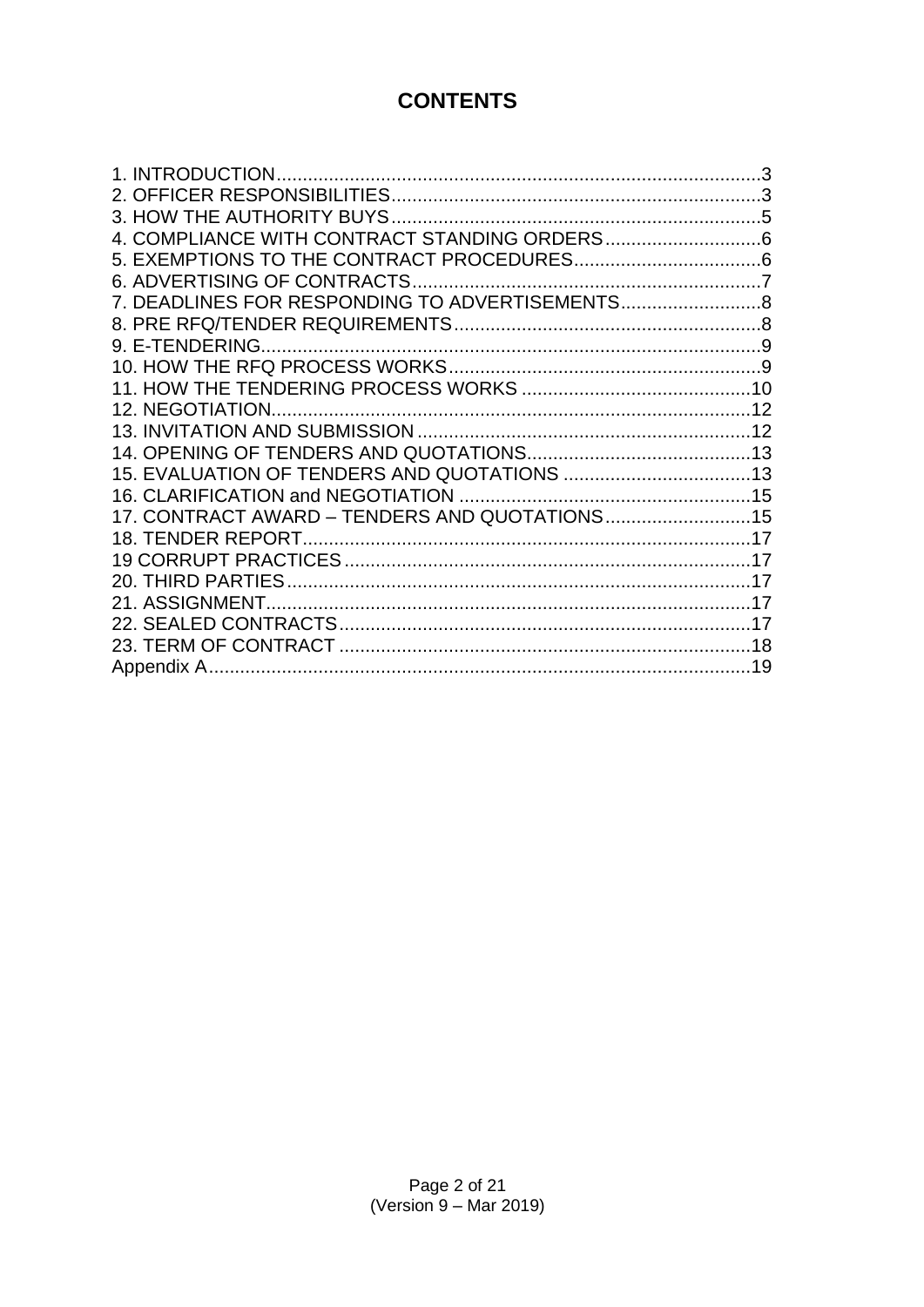# **CONTRACT STANDING ORDERS FOR LANCASHIRE COMBINED FIRE AUTHORITY**

# <span id="page-2-0"></span>**1. INTRODUCTION**

1.1 There is a clear requirement for the Authority to achieve value for money. The Authority must ensure a process of openness, integrity, accountability, probity and transparency. These Contract Standing Orders have been written to ensure that this requirement is achieved for the Service. Any procurement decision must therefore be made in the context of achieving overall value for money for the Service.

These Contract Standing orders aim to explain in simple terms the rules and procedures for obtaining written quotations and competitive tenders from Suppliers for the provision of Works, Goods and Services.

Applying the Contract Standing Orders will:

- Achieve value for money;
- Adhere to legal obligations;
- Maintain standards of conduct;
- Be fair to suppliers;
- Protect officers:
- Demonstrate accountability for public money;
- Meet its corporate and directorate aims and policies; and
- Comply with the Service's Procurement Approach.
- 1.2 The Authority's constitution incorporates Financial Regulations and Financial Procedure Rules that provide a framework for managing the Authority's financial affairs. They apply to every Member and Officer of the Authority and anyone acting on its behalf.
- 1.3 These Contract Standing Orders should be read in conjunction with both the Financial Regulations and the Scheme of Delegation.

#### <span id="page-2-1"></span>**2. OFFICER RESPONSIBILITIES**

- 2.1 Officers must ensure that each procurement requirement is dealt with in accordance with any statutory requirements including relevant legislation, is within budgetary provision and is in accordance with the Constitution, these rules and all Service policies, procedures and strategies.
- 2.2 To ensure timely procurement activity, Chief Officers will delegate authority to appropriate employees within their Directorate/Services/Sections/Groups to procure on their behalf. Each Director must however provide and maintain a list of the officers authorised to initiate procurement, place orders and make payments specifying a maximum financial limit for each transaction within any pre-defined limits. The Scheme of Financial Delegation should be reviewed regularly. Officers must ensure before beginning any procurement that they have the appropriate authority to undertake it by means of delegated authority.
- 2.3 Chief Officers will ensure that all employees authorised to initiate procurement, place orders and make payments have the appropriate knowledge, skills and training to undertake the same.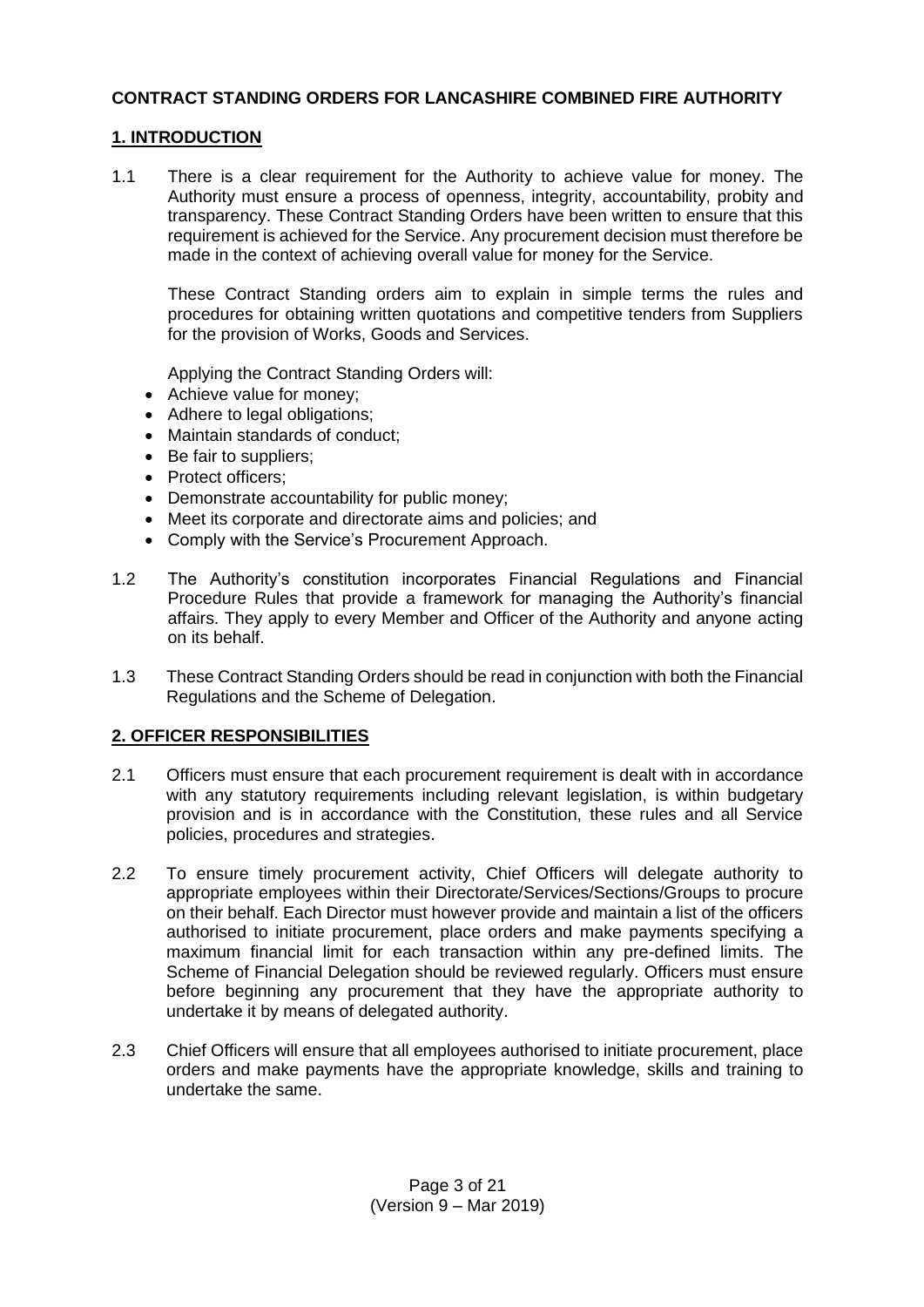# **Definitions**:

**'Alcatel standstill period**' means the mandatory standstill period of at least ten calendar days following the notification of an award decision in a contract tendered via the Finder a Tender Service, before the contract is signed with the successful supplier(s).

**'Authority***'* means Lancashire Combined Fire Authority (CFA) Lancashire Fire and Rescue Service (LFRS).

**'Budget Holder***'* means the Authority representative with budgetary responsibility.

**'CLG***'* means Communities and Local Government.

**'Contract'** means the official binding agreement made between the Authority and Supplier.

**'Framework Agreement'** means an 'umbrella agreement' that sets out the terms (particularly relating to price, quality and quantity) under which individual contracts (call-offs) can be made throughout the period of the agreement (normally a maximum of 4 years).

**'Goods***'* means such articles, materials or commodities as are described in the Tender Schedule or Order placed by the Authority with the Supplier.

**'ITT***'* means Invitation to Tender, a formal approach to competitively obtain proposals to supply Goods, Services or Works.

**'MAT'** means the Most Advantageous Tender which considers overall cost and quality.

**'Officers***'* means any member of staff within the Authority.

**'FTS'** means Find a Tender Service. FTS has replaced the EU's Tenders Electronic Daily from 1 January 2021 for high value contracts in the UK. (Which was previously the Official Journal of the European Union (OJEU) pre-Brexit)

**'Order***'* means the official purchase order raised by the Authority.

**'RFQ***'* means Request for Quotation, the process to obtain quotes from Suppliers.

**'Services***'* means the schedule of provisions as are described in the Tender Schedule or Order placed by the Authority with the Supplier for the supply of Services.

**'Supplier***'* means the person, firm or company to whom a Contract is awarded and to whom an Order is addressed.

**'Tender***'* means the formal competitive procurement process to obtain Goods and/or Services. The scope of the procurement process will depend on the contract value and complexity of the requirement and will be decided on a project by project basis.

**'Total Contract Value***'* means the total cost of the requirement, including whole-life costing. **'Value for money***'* means the minimum purchase price and the maximum efficiency and effectiveness of the purchase.

**'Whole-life Costing***'* means the total cost of ownership over the life of an asset.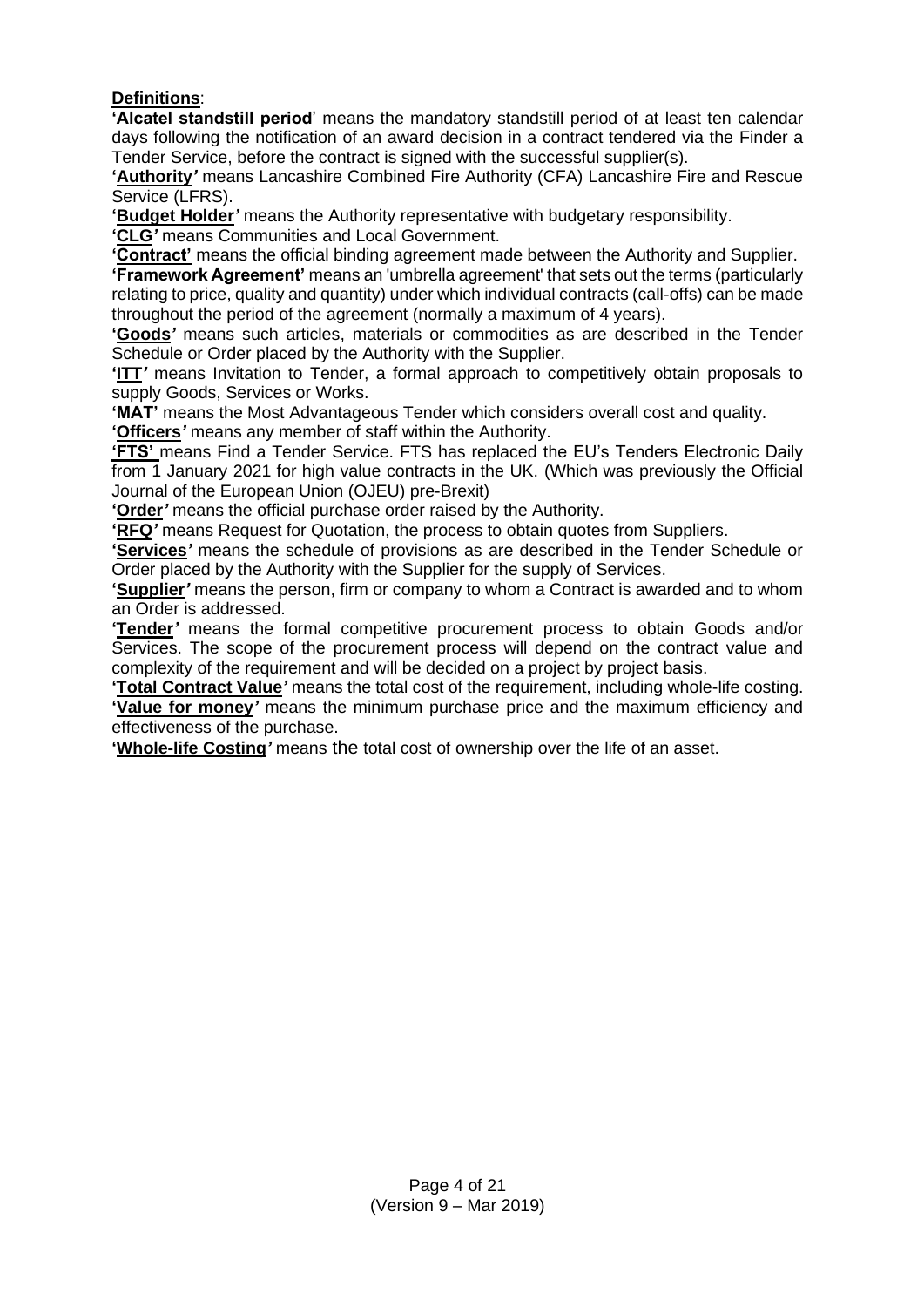# <span id="page-4-0"></span>**3. HOW THE AUTHORITY BUYS**

3.1 The appropriate procedure to be followed is based upon the total estimated value of the Contract (please note that the total value of the Contract means the value of the Contract over the total number of years it will remain in force – not just the initial purchase or annual cost).

| <b>Under £10,000:</b>                                                                                                                                          | With the exception of public utility Services <i>i.e.</i><br>gas, electric and periodical payments may be<br>procured using an official order.                                             |
|----------------------------------------------------------------------------------------------------------------------------------------------------------------|--------------------------------------------------------------------------------------------------------------------------------------------------------------------------------------------|
| Between £10,001 and £25,000:                                                                                                                                   | At least three (3) written request for quotations<br>(RFQ) must be requested. Procurement<br>Department can assist.                                                                        |
| Between £25,001 and £213,477:<br>Note: - When calculating the estimated<br>value of the contract, the contract value<br>estimation should be inclusive of VAT. | Procurement Department involvement is<br>required, and a formal Tender procedure must<br>be followed with a minimum of three (3) invites.<br>Use of the e-tendering system is recommended. |
| Over £213,477:<br>Note: - When calculating the estimated<br>value of the contract, the contract value<br>estimation should be inclusive of VAT.                | Procurement Department involvement is<br>required and FTS Procurement Tender and<br>Regulations must be followed with a minimum<br>of five (5) invites.                                    |
|                                                                                                                                                                |                                                                                                                                                                                            |

# **FOR ALL GOODS & SERVICES**

#### **FOR ALL WORKS**

| <b>Under £25,000:</b>                     | May be procured using an official order, best<br>value should be evidenced. |
|-------------------------------------------|-----------------------------------------------------------------------------|
| Between £25,001 and £5,336,937:           | Procurement Department involvement is                                       |
| Note: - When calculating the estimated    | required, and a formal Tender procedure must                                |
| value of the contract, the contract value | be followed with a minimum of three (3) invites.                            |
| estimation should be inclusive of VAT.    | Use of the e-tendering system is recommended.                               |
| Over £5,336,937:                          | Procurement Department involvement is                                       |
| Note: - When calculating the estimated    | required and FTS Procurement Tender and                                     |
| value of the contract, the contract value | Regulations must be followed with a minimum                                 |
| estimation should be inclusive of VAT.    | of five (5) invites.                                                        |

**NB: For all procurement projects with a total contract value of £25,000 and above including VAT** - in the event that the minimum number of 3 responses is not received, an application for an exemption of contract procedures (as described in section 5 of these Contract Standing Orders) must be completed and approved before proceeding to Contract Award.

3.2 The RFQ or Tendering procedure will utilise market intelligence and/or Suppliers registered on the e-tendering system (and Contracts Finder where appropriate) to seek competitive bids for Goods, Services and/or Works. The Tendering procedure will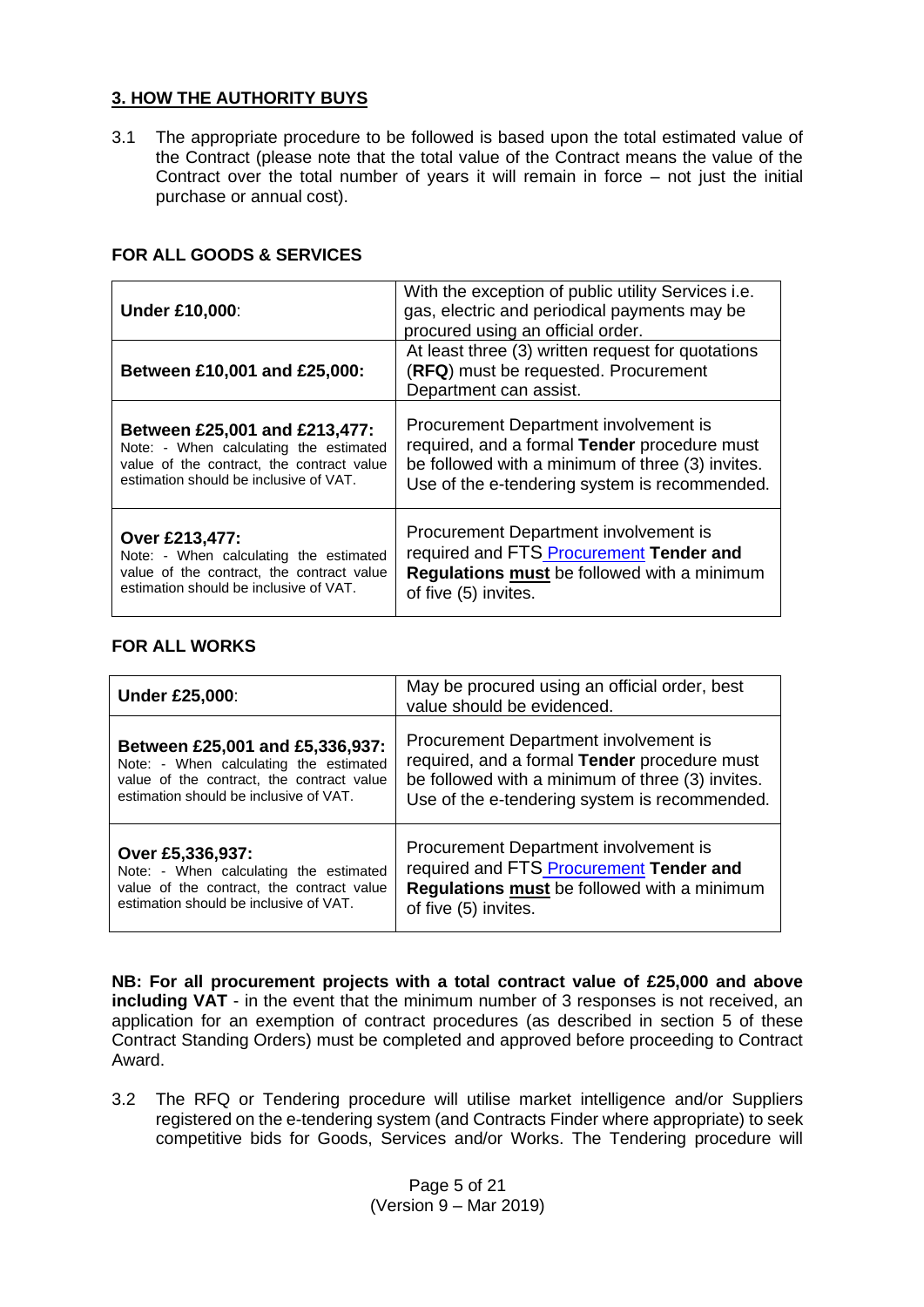necessitate a formal advertisement to be published before requesting submission of competitive bids for Goods, Services or Works.

- 3.3 No RFQ or Tendering procedure needs to be followed in respect of:
	- Contracts for the purchase of Goods in respect of which tenders have been obtained from a purchasing consortium or other recognised Government agency Contract or Framework Agreement;
	- Contracts for the supply of Goods which CLG have specified as the type of Goods which should be used for a particular purpose and only one Supplier of such Goods exists;
	- Contracts for the supply of Goods or Services, the price of which is fixed by a trade organisation or government department and no reasonably suitable alternative is available;
	- A Contract for the engagement of legal counsel;
	- The acquisition or disposal of land.

NB: for all the above listed in 3.3 there is still the requirement to obtain best value.

- 3.4 A Procurement Project Initiation document must be completed for all projects over £25,000. [\(Appendix A](#page-18-1) refers).
- 3.5 Every Contract must be authorised and signed by the relevant Officer, as outlined in Section [17](#page-14-1) of these Contract Standing Orders.

# <span id="page-5-0"></span>**4. COMPLIANCE WITH CONTRACT STANDING ORDERS**

Every Contract made by the Authority or on its behalf shall comply with:

- All relevant domestic legislation (current and future);
- These Contract Standing Orders (current and future);
- Financial Regulations (current and future);
- The Scheme of Delegation (current and future).

In particular the Authority shall comply with the fundamental principle of equality of treatment of all Suppliers, Contractors and Service Providers.

It shall be a condition of any Contract between the Authority and anyone who is not an officer of the Authority, but who is authorised to carry out any of the Authority's Contracts functions, that they comply with these Contract Standing Orders and the Financial Regulations of the Authority as if they were an officer of the Authority.

#### <span id="page-5-1"></span>**5. EXEMPTIONS TO THE CONTRACT PROCEDURES**

- 5.1 The Budget Holder must obtain approval to apply **ANY** exemption to procedure, with a written report identifying the justification for requesting exemption. See CFA01 (Scheme of Delegation Form.)
- 5.2 Exemptions to procedure may be permitted where it can be proven that it is inefficient or uneconomic to comply.
- 5.3 Provided that a proposed Contract award complies with national legislation and any other Finance or Contract Standing Order requirement and subject to formal approval of the exemption, examples when the procedure may not apply include: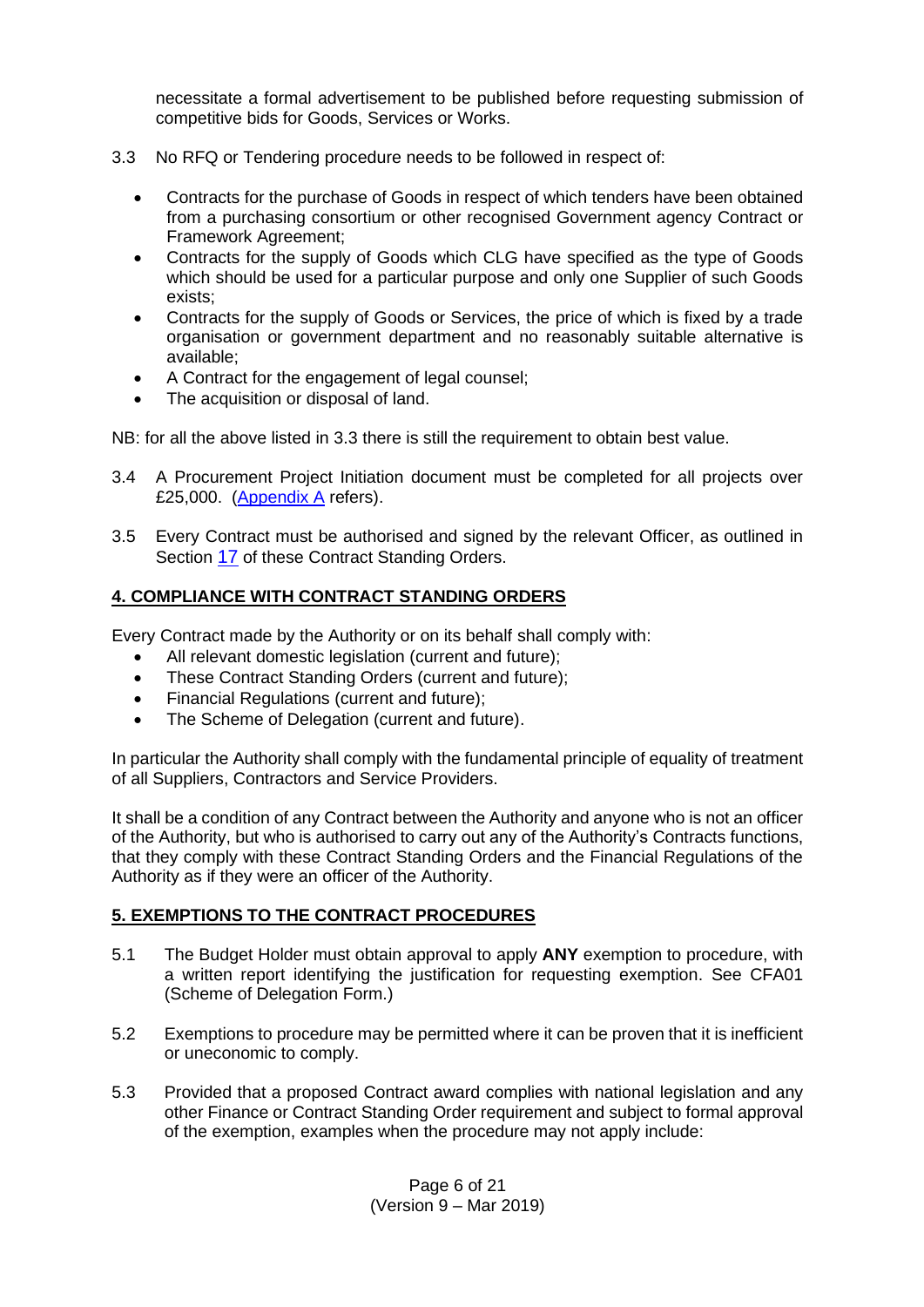- The Goods, Services and/or Works are of a specialised nature carried out by only one firm with no reasonably satisfactory alternatives available;
- The procurement involves the purchase of proprietary or patented Goods or Services obtainable from only one Supplier; are sold at a fixed price and no reasonably satisfactory alternative is available;
- The Goods, Services and/or Works constitute an extension of an existing Contract which is allowed within the Contract terms, scope and total contract value or the Goods, Services and/or Works consist of repairs to, or the supply of parts for, existing proprietary plant or equipment.
- That new Works or Services are required which are a repetition of Works or Services carried out under an original Contract.
- That Goods are required as a partial replacement for, or addition to, existing Goods or installations and obtaining them from another source would result in issues with compatibility or disproportionate technical difficulties in operation or maintenance.
- Tenders are invited on behalf of any consortium or collaboration, of which LFRS is eligible as a member, in accordance with any method adopted by that body. Where however, an LFRS officer invites tenders on behalf of the consortium or collaborative body the receipt, opening and acceptance of tenders must comply with the LFRS Financial Regulations and Financial Procedure Rules or any overriding relevant National legislation.
- The Goods, Services and/or Works are of a sensitive nature (such as security) where publication of the tender documents would constitute a security breach and undermine the effectiveness of the final product.

**NB**: No exemptions will be granted which would result in a breach of domestic law.

5.4 For all procurement projects with a total Contract value under £100,000 the Chief Fire Officer and Treasurer/Director of Corporate Services can approve an exemption. Any exemptions relating to procurement projects in excess of £100,000 must be approved by the Combined Fire Authority. Please refer to the table below for authorisation signatories required in regard to financial limits for exemptions:

| <b>Financial Limit</b> | <b>CFO</b> | <b>Treasurer and</b><br><b>Executive Board</b> | <b>Combined Fire</b><br><b>Authority</b> |
|------------------------|------------|------------------------------------------------|------------------------------------------|
| <b>Under £100,000</b>  |            |                                                |                                          |
| Over £100,000:         |            |                                                |                                          |

# <span id="page-6-0"></span>**6. ADVERTISING OF CONTRACTS**

- 6.1 All Contracts to be tendered must be advertised in one or more of the following:
	- local newspaper
	- appropriate trade journal
	- the e-tendering system (portal)
	- LFRS internet site
	- Contracts Finder
- 6.2 All Contracts with a total contract value that exceeds procurement thresholds **must** be awarded in accordance with FTS Procurement Rules relating to public authorities. Current thresholds are as follows: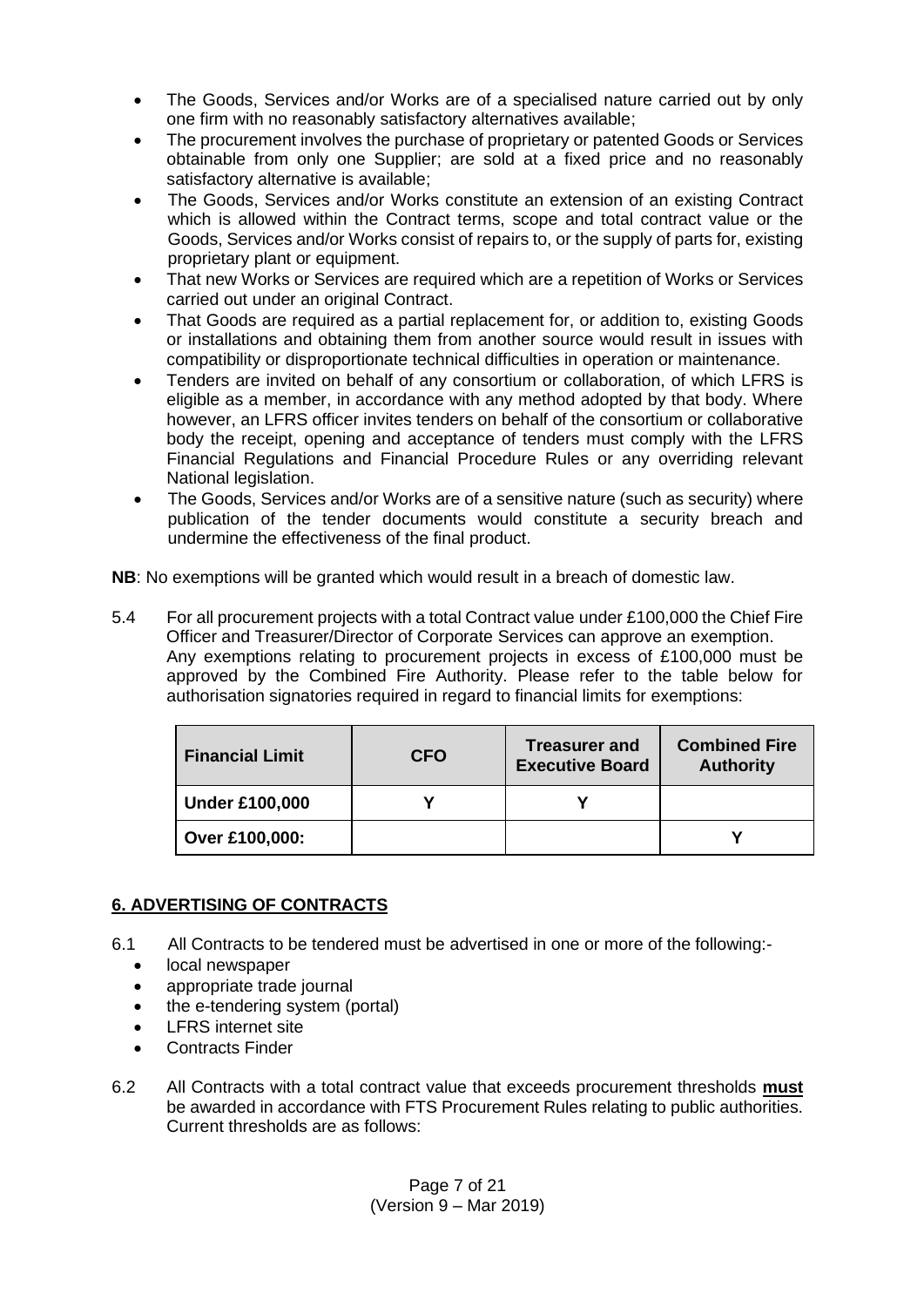| <b>Supplies</b> | <b>Services</b> | <b>Works</b> |
|-----------------|-----------------|--------------|
| £213,477        | £213,477        | £5,336,937   |

NB: Requirements to be procured above these limits must be advertised via FTS (Find a Tender Service).

6.3 The Procurement Department will facilitate advertisement on the Northwest Procurement Portal (Supply4NWFire), Contracts Finder and in the Find a Tender Service (FTS).

# <span id="page-7-0"></span>**7. DEADLINES FOR RESPONDING TO ADVERTISEMENTS**

7.1 Deadlines must be included within advertisements in calendar days. For Contracts not requiring FTS adverts, the **minimum** tender return time is recommended as 14 days. However more time is usually allowed, depending upon the complexity of the Contract.

**For Contracts requiring FTS adverts there are minimum time scales that must be adhered to**. Please contact the Procurement Department who will advise and assist accordingly.

# <span id="page-7-1"></span>**8. PRE RFQ/TENDER REQUIREMENTS**

- 8.1 Before beginning any procurement process, the authorised officer responsible for the purchase must:
	- Check if the required Goods, Services and/or Works can be procured in the first instance through existing Corporate Contracts. Details of current Corporate Contracts can be obtained from the Procurement Department;
	- Investigate what compliant procurement method is most likely to achieve the purchasing objectives;
	- Ensure that all relevant rules have been complied with, and that the proposed contract represents value for money;
	- Assess the risks associated with the purchase and identify how these will be managed by LFRS and/or the Supplier;
	- Ensure that evaluation criteria (how responses will be scored) have been determined in advance, as potential bidders must be made aware of all evaluation criteria when asked to submit a response.
- 8.2 Enquiries of Suppliers may be made before tender or quotations are invited in order to:
	- (a) Establish whether the Goods, Services and/or Works that the Authority wishes to purchase are available and within what price range;
	- (b) Establish whether particular Suppliers wish to be invited to submit a quotation or tender response, should the procurement progress.

In making enquiries:

(a) **No** information shall be disclosed to one Supplier which is not then disclosed to all those of which enquiries are made, or which are subsequently invited to tender or quote.

> Page 8 of 21 (Version 9 – Mar 2019)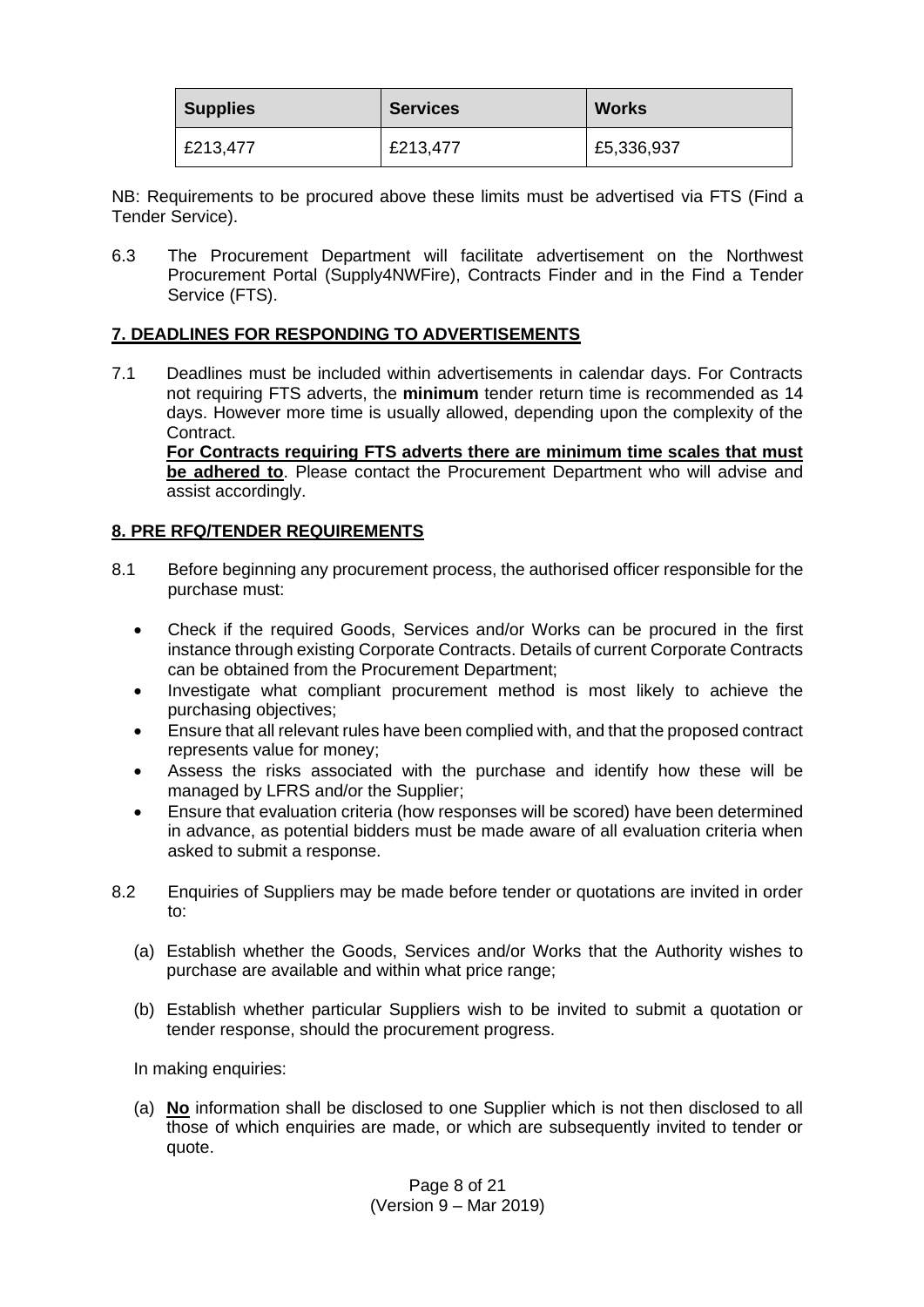- (b) **No** Supplier shall be led to believe that the information they offer will necessarily lead them to be invited to tender or quote, or awarded a contract.
- (c) A written record, including notes of any meetings held, the responses and the names of all individuals present **must** be kept on the contract file.
- 8.3 Specifications should be prepared as part of the RFQ/ITT documentation. Any technical specifications to be met by the Goods, Services and/or Works must be clearly set out in the contract documentation. The specification must stipulate exactly what is required and will vary in its content depending on the complexity of the requirement.

Where any reference to British Standards or accreditations is made within the specification, this **must** be followed by the words 'or equivalent'.

NB: The Authority is only allowed to consider bids which vary from the requirements set out in the specification if the RFQ/ITT and/or FTS notice (where applicable) states that variants are permissible. Where variants are to be permitted the minimum requirements must be clearly detailed.

# <span id="page-8-0"></span>**9. E-TENDERING**

#### GOODS, WORKS AND SERVICES

- 9.1 If a Supplier wishes to be considered as a potential provider to the Authority it can register on the North West Authorities e-tendering portal (**[http://www.supply4nwfire.org.uk](http://www.supply4nwfire.org.uk/)**) at no cost to the Supplier.
- 9.2 If the Supplier is asked to submit a quotation or tender response, they will be asked to provide sufficient information for LFRS officers to conduct an evaluated assessment of their capacity to successfully undertake and deliver the requirement on behalf of the Authority.

#### **WORKS**

9.3 The Authority may utilise the Constructionline/Police Approved Contractors database as a pre-qualification criteria for tendered Works projects. If the Authority is seeking quotations, the nominated Supplier/Contractor will be asked to provide sufficient information for LFRS officers to conduct an assessment on their capacity to successfully undertake and deliver the requirement on behalf of the Authority.

#### <span id="page-8-1"></span>**10. HOW THE RFQ PROCESS WORKS**

- 10.1 The RFQ procedure should be used for Goods and Services procurement projects with an estimated total contract value of between £10,001 and £25,000 other than referred to in [3.3:](#page-4-0) An RFQ procedure should be appropriate to the contract value and complexity of the requirement.
- 10.2 For lower value/less complex projects where a standard product or service is required, the RFQ procedure can be as simple as e-mailing three (3) suppliers requesting a price.
- 10.3 Where there is any variation in the product or service required, the RFQ procedure should include a specification (what exactly is required). The specification should incorporate the quality elements of the requirement e.g. performance targets, criteria for acceptance of the Goods, Services or Works and should be included in the RFQ documentation. The information contained in the RFQ documentation will

Page 9 of 21 (Version 9 – Mar 2019)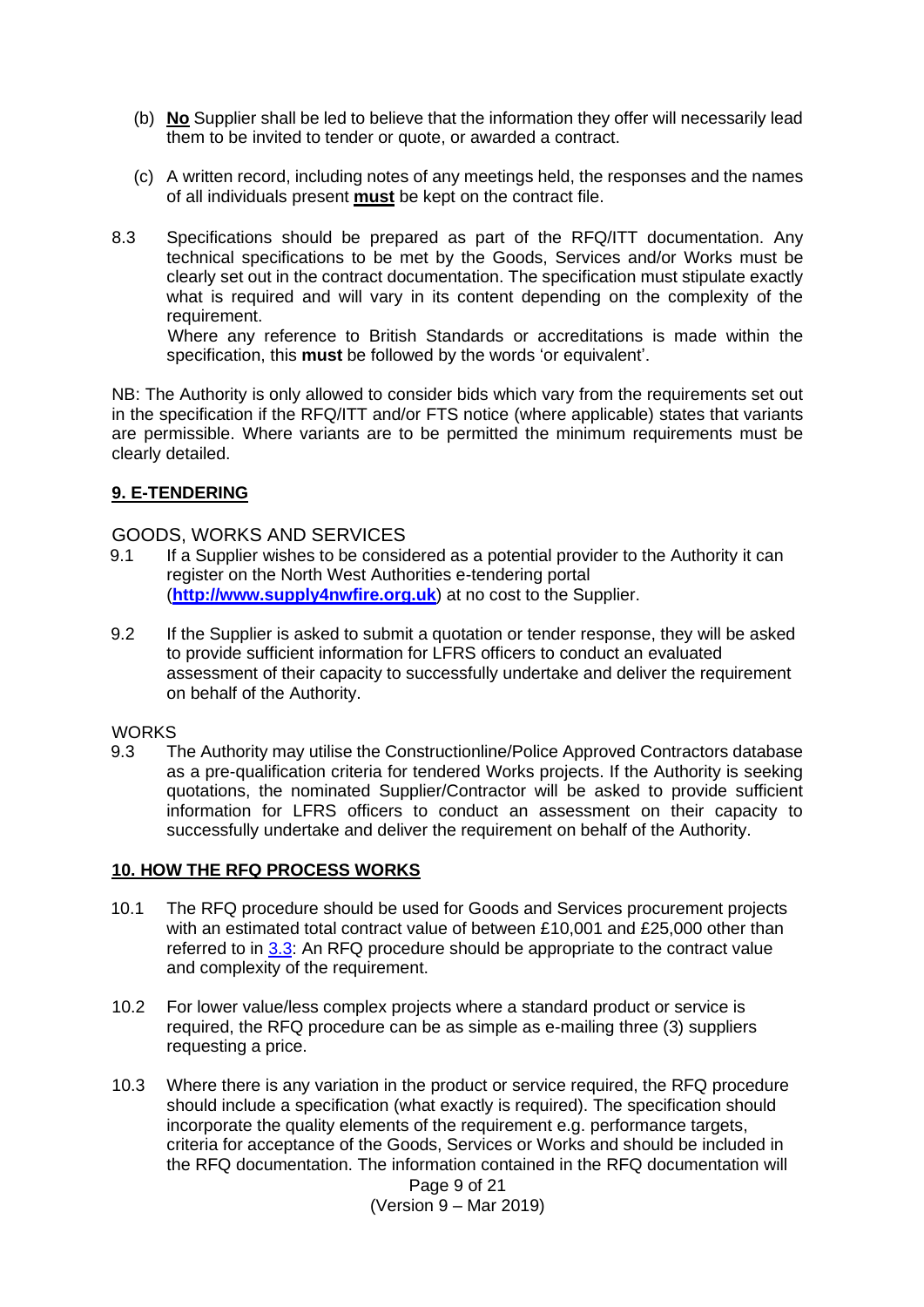form a part of the formal Contract or purchase order between the Authority and the awarded Supplier(s). Suppliers should be asked to complete a submission as a bidder. Bidders will submit their response based on the information provided and give contract specific proposals which will be evaluated. It is best practice to provide the bidder with a detailed explanation of how their submission will be scored and evaluated (evaluation criteria).

- 10.4 For all RFQ procedures a minimum of three (3) Suppliers must be invited to quote to ensure that best value evaluation takes place. A maximum number of Suppliers to invite to quote can be decided on a project by project basis.
- 10.5 It is best practise to keep a record of any documents or e-mails in regard to any RFQ procedure undertaken.

# <span id="page-9-0"></span>**11. HOW THE TENDERING PROCESS WORKS**

- 11.1 The tendering procedure should be used for procurement projects with an estimated total contract value between £25,001 and £213,477 for Goods and Services and between £25,001 and £5,336,937 for Works (please refer to  $6.2$  and  $6.3$  if the estimated total contract value is above £213,477 for Goods and Services and above £5,336,937 for Works) other than referred to in [3.3:](#page-4-0)
- 11.2 All tendering requirements must be advertised to ensure that the process is competitive and secures best value. Please refer to [Section 6](#page-6-0).
- 11.3 The specification should incorporate performance targets and/or criteria for acceptance of the Goods, Services or Works and be included in the Invitation to Tender (ITT) documentation. The information contained in the tender documentation will form a major part of the formal Contract agreed between the Authority and the awarded Supplier(s).
- 11.4 The main two methods of tendering through advertisement utilising the e-tendering portal are:
- Open Competitive Tendering This is a one-stage process, where all interested Suppliers responding to an advertisement may submit a tender. There is no restriction or selection process prior to the dispatch of tenders.

The Contract Notice will be advertised on [www.supply4nwfire.org.uk](http://www.supply4nwfire.org.uk/) as well as on Business Links 'Contracts Finder' and FTS when applicable. The advertisement will state how interested Suppliers may obtain tender documents and the last date that tender responses must be received.

The Open Procedure may not be suitable where it is anticipated that there may be a large number of potential Suppliers interested in bidding for the Contract. The Open Procedure is most suitable for the procurement of non-specialist Goods such as stationery, cleaning materials, paper etc. The selection stage and the award stage are undertaken simultaneously.

• Restricted Tendering (utilising a Pre-Qualification Questionnaire (PQQ) or Constructionline in the case of Works) – NOT TO BE USED FOR PROCUREMENT PROJECTS UNDER THRESHOLDS i.e. under £213,477. This is a two-stage process in which potential Suppliers expressing an interest in bidding for a specific Contract are evaluated first (pre-qualified). If a Pre-Qualification Questionnaire is used, the Contract Notice will be advertised on [www.supply4nwfire.org.uk](http://www.supply4nwfire.org.uk/) as well as on Business Links 'Contracts Finder' and maximum timescales for completing the process are mandatory. The advertisement will state how interested parties can

> Page 10 of 21 (Version 9 – Mar 2019)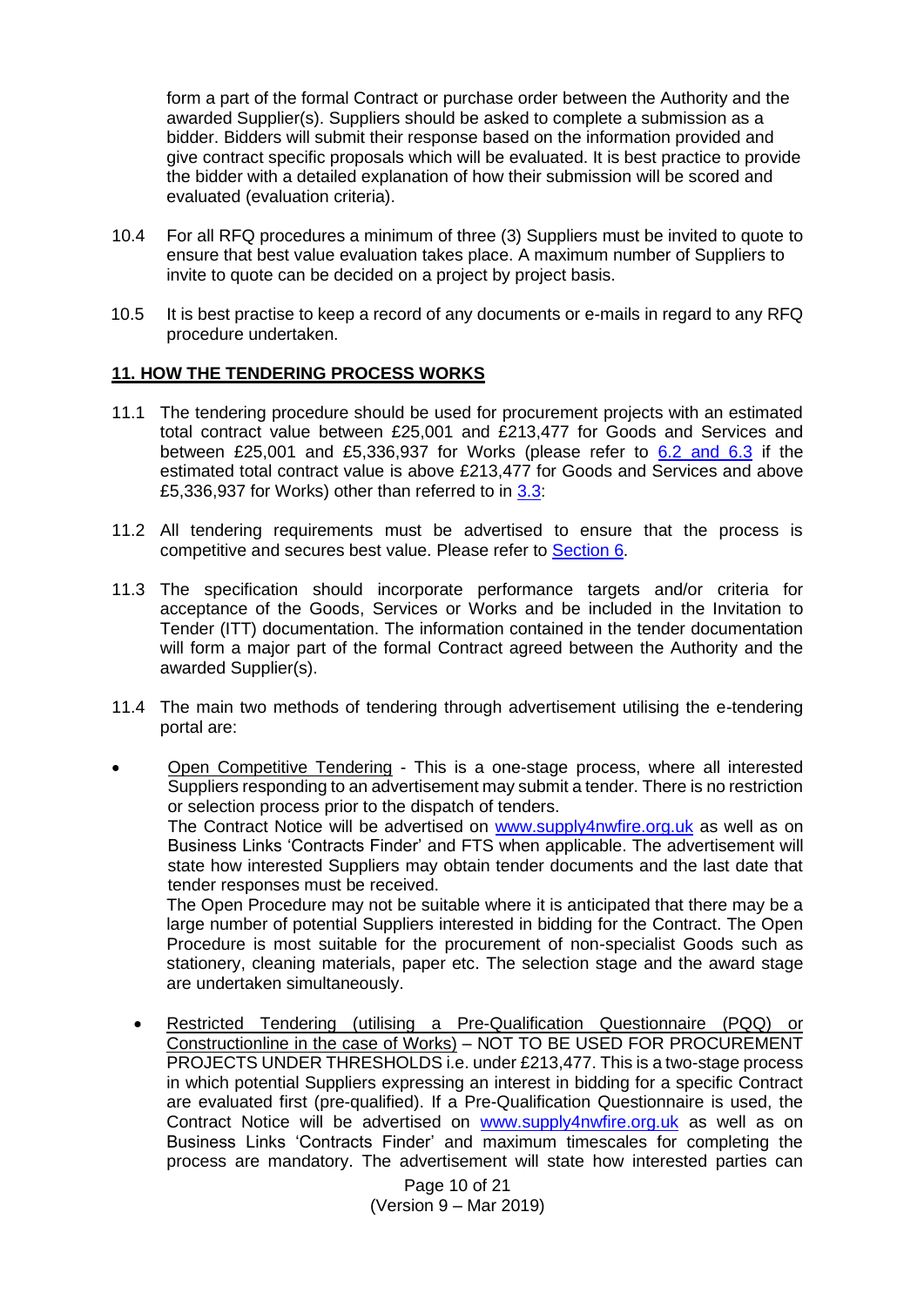obtain a Pre-Qualification Questionnaire (PQQ) and the last date by which completed PQQ responses must be received. A shortlist is then drawn up from the evaluation of the PQQ responses for the sole purpose of inviting a reduced number of Suppliers to submit a tender response (bid).

The considerations at PQQ stage are those matters which are relevant to the performance of the contract (e.g. financial capability, technical knowledge, expertise and capacity). There can be no consideration of the suppliers' proposals as to *how*  the contract would be delivered - it is an evaluation of the organisation's capability.

11.5 For procurement projects with an estimated total contract value between £25,001 and £213,477 for Goods and Services and between £25,001 and £5,336,937 for Works a minimum of three (3) invitations to tender must be sent to ensure that a Best Value evaluation can take place.

If the estimated total contract value is above £213,477 for Goods and Services and above £5,336,937 for Works a minimum of 5 invitations to tender must be sent to ensure that a Best Value evaluation can take place.

A maximum number of Suppliers to invite to tender can be decided on a project by project basis. In the event that the minimum number of 3 responses is not received, an application for an exemption of contract procedures (as described in [section 5](#page-5-1) of these Contract Standing Orders) must be completed and approved before proceeding to Contract Award.

# <span id="page-10-0"></span>11.6 PROCUREMENT RULES

Where the estimated total value of a Contract exceeds or is within 10% of the relevant threshold (as set out above), the procurement must be conducted in accordance with the appropriate Procurement Rules and the appropriate UK guidelines. The application of the Procurement Rules and the appropriate UK guidelines cannot be waived by the Authority.

Use of the Negotiated, Accelerated and Urgency procedures under the Procurement Rules must be documented and agreed with the Director of Corporate Services before any procedure commences. The Negotiated and/or The Competitive Dialogue and/or The Competitive Dialogue with Negotiation procedures are three additional routes to market but must only be used in exceptional cases where advice has been sought from the Procurement Department.

• Negotiated Procedure - The Procurement department will publicise the Authority's intention to seek offers in relation to the contract by advertising in the FTS a formal Contract Notice inviting requests to be selected to negotiate.

The negotiated procedure may be used in limited circumstances and only where the competitive dialogue procedure is inappropriate.

In certain limited circumstances the negotiated procedure may be used without prior publication of a Contract Notice. In those circumstances, an exemption will be required.

• Competitive Procedure - The competitive dialogue procedure is to be used where the Authority wishes to award a particularly complex Contract and the open or restricted procedure will not allow the award of that Contract.

A particularly complex Contract means a Contract where it is not possible to define the technical means capable of satisfying the Authority's needs or objectives or to objectively specify the legal or financial make up of a project or both.

The Procurement department will publicise the Authority's intention to seek offers in relation to the Contract by advertising in the FTS a formal Contract Notice inviting requests to be selected to participate.

> Page 11 of 21 (Version 9 – Mar 2019)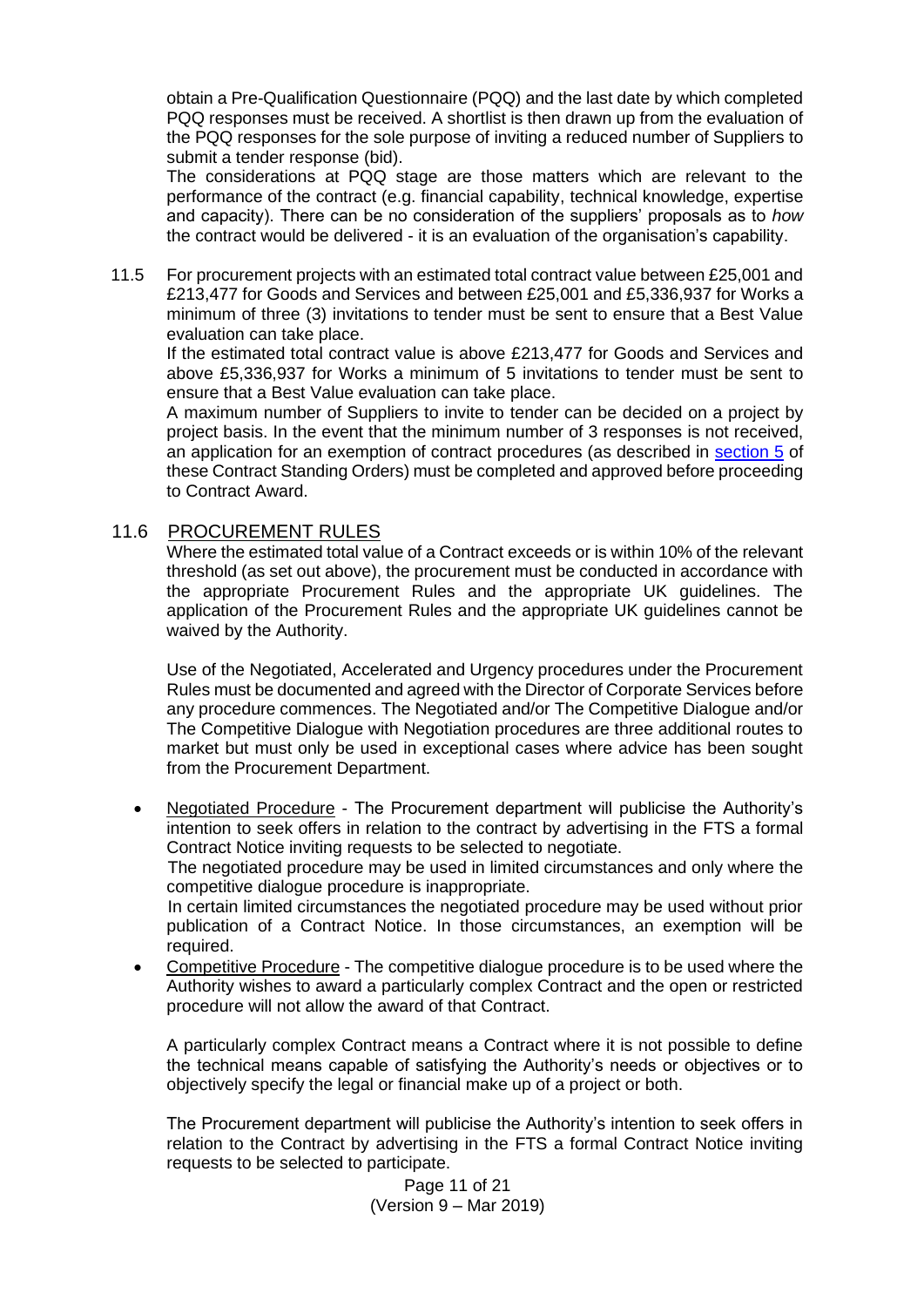Invitations must be sent simultaneously to each Supplier selected to participate in the dialogue.

The Authority may provide for the competitive dialogue procedure to take place in successive stages by applying the award criteria as defined in the Contract Notice. The Procurement department will ensure that the number of suppliers invited to participate in the final stage is sufficient to ensure genuine competition.

The Authority may continue competitive dialogue until one or more solutions have been identified.

When each dialogue has been concluded, each participant must submit a final tender containing all elements required and necessary for successful delivery of the project.

**NB:** Framework Agreements - Central and Local Government, Consortia and other legally procured Framework Agreements may be accessed without the need to undertake a formal tender process as described above.

The framework agreement must name the Authority to allow them to utilise the agreement and must adhere to the principles of these Rules. The specification must encompass the Service's requirements. Typically Framework agreements must be for a maximum of four years. Further guidance on the use of Framework Agreements is available via the Procurement Department.

#### <span id="page-11-0"></span>**12. NEGOTIATION**

- 12.1 Negotiation of Quotations/Tenders must only take place when the RFQ/ITT documents state that a negotiated procedure will be used and that the Authority reserves the right to enter into post tender negotiations on any aspect of the Quotation/Tender.
- 12.2 Any discussion with a Supplier to discuss their submission, should:
	- Be undertaken only by the Procurement representative in the presence of at least one officer from another department, not involved in the procurement project (the independent observer);
	- All negotiation must be conducted in a manner which provides and maintains the highest levels of probity;
	- A written record of all discussions and negotiation is maintained by the Procurement representative, and verified by the independent observer;
	- At the conclusion of negotiations each Supplier who has provided a quotation must be invited to submit a best and final quotation/tender response.

#### <span id="page-11-1"></span>**13. INVITATION AND SUBMISSION**

- 13.1 Instructions must be issued to those Suppliers invited to submit a quotation or tender response, asking them to complete and return the required documents by a specified date and time. These documents will usually contain the following information:
	- Letter of invitation and instructions about the process;
	- Form of tender:
	- Specification and/or schedule of rates;
	- Contract conditions or conditions of purchase;
	- Any relevant supporting information (maps etc.);

Page 12 of 21 (Version 9 – Mar 2019)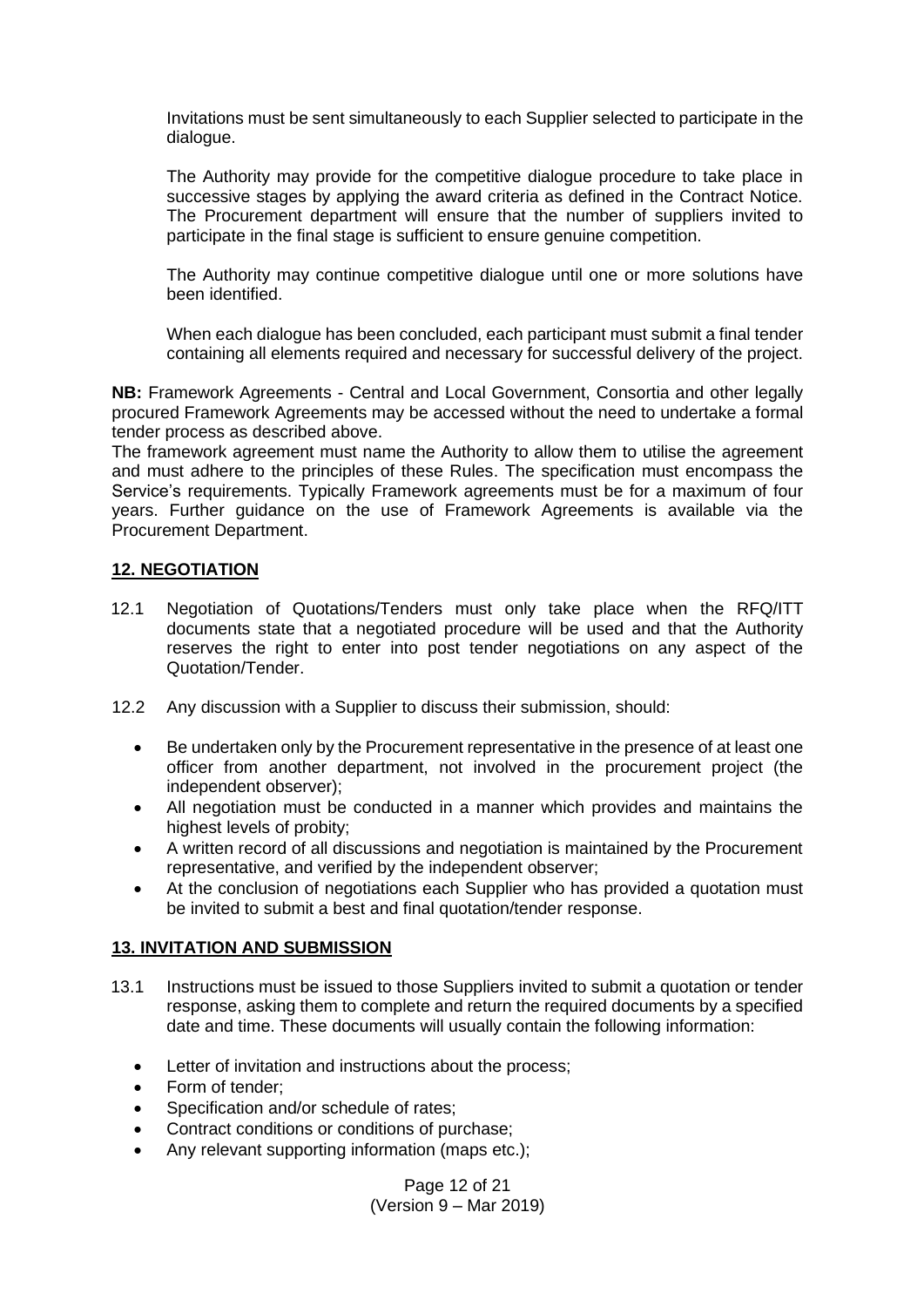• Bids must be evaluated on the basis of Quality and Price and the tender documentation must specify the criteria and methodology for evaluation.

**NB**: The Procurement Department is responsible for making arrangements to receipt, store and open tender documents.

- 13.2 Both tender and quotation responses **MUST** be returned by the date and time specified. Late tender and quotation responses should be rejected unless it is proven that the reason for the late submission was due to technical failure of the portal.
- 13.3 The RFQ/ITT submission as an electronic file(s) containing the relevant documents must be delivered to the designated e-tendering system by bidders prior to the stated closing date and time.
- 13.4 It is important that Suppliers are given sufficient time to adequately research and compile their submission. This includes allowing enough time to seek accurate estimates from their sub-contractors (if applicable). The Authority's minimum time scale for the return of priced responses (where the total contract value is under £213,477) is 14 days from date of issue, although best practice suggests that at least 21 days should be allowed.
- 13.5 The specified time to submit tenders/quotations may be extended in exceptional circumstances provided that all Suppliers involved in the process are notified of the revised date and time and no potential Supplier is disadvantaged by the deadline extension.
- 13.6 Submissions will be securely held unopened within the e-tendering system and cannot be accessed or opened until after the specified opening date and time. The system will hold each submission unopened with no reference to the contents of the response. An activity log within the system provides a full audit trail logging any activity (accessing or viewing) and records the name of the person, date and time and the activity undertaken.

#### <span id="page-12-0"></span>**14. OPENING OF TENDERS AND QUOTATIONS**

- 14.1 After the designated deadline stipulated for submission of responses, the Procurement Department will co-ordinate the opening of all submissions which will be retained in a virtual 'locked box' until the designated opening time.
- 14.2 All tender responses via the e-portal must be opened by the Procurement Department. A representative from the budget holders department can also attend if they wish to.

#### <span id="page-12-1"></span>**15. EVALUATION OF TENDERS AND QUOTATIONS**

- 15.1 An evaluation must be made of all tender or quotation responses by an evaluation panel. The number of people on the evaluation panel will be a minimum of two (2) but can l vary depending on the type and complexity of the Contract.
- 15.2 The evaluation will include a comparison of the tender sum against the estimate for the Goods, Services or Works prepared in advance of the Suppliers being invited to tender/quote. Where errors or discrepancies are found that may affect the tender/quote sum, the Supplier may be notified in writing and afforded an opportunity to confirm the submitted sum without amendment, amend their bid to correct an

Page 13 of 21 (Version 9 – Mar 2019)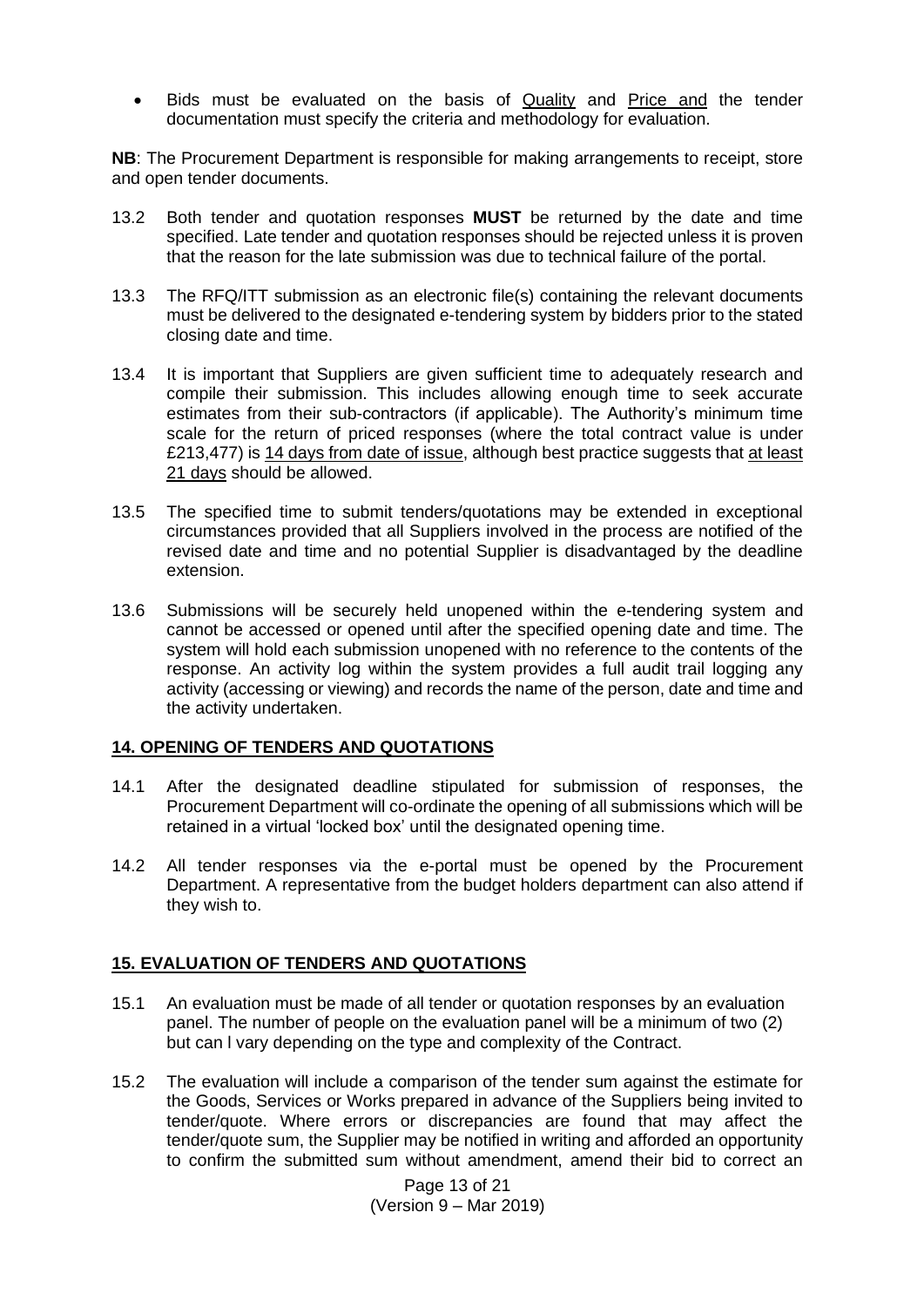arithmetical error, or withdraw their bid. A written record of any revisions or withdrawals must be maintained.

- 15.3 The Authority will evaluate and award Contracts to the Supplier(s) it considers offers the best value having regard to both price and quality factors. This is referred to as the 'most advantageous tender' (MAT) and provides for the Contract to be awarded to the Supplier best able to meet the Authority's requirement, specification and budget.
- 15.4 To ensure fairness, the evaluation criteria and methodology must be clearly defined in the RFQ/ITT documentation. Criteria will vary depending on the type and complexity of the Contract.
- 15.5 Selection Criteria;

Financial viability and stability - The following criteria (set out in Public Contracts Regulations 23, 24, 25 and 26) may be used to draw up the shortlist of those who will be invited to tender:

- Suppliers who have, or whose directors have been convicted of certain offences listed in Public Contracts Regulation 23 are ineligible to submit bids and must not be included in the short list;
- The Authority can (but does not have to) refuse to shortlist businesses which are insolvent, have been convicted of a criminal offence relating to the running of the business, or have committed grave misconduct in the running of the business.
- Businesses can be excluded if they have not paid all their taxes or social security contributions.

The Authority is allowed to request evidence from prospective bidders to allow them to assess whether any of the above factors apply.

The Authority may also make an assessment of bidders' economic and financial standing by taking into account all or any of the following:-

- Statements from the bidders' bankers or evidence of relevant professional indemnity insurance;
- Published accounts where publication of such accounts are a legal requirement;
- A statement covering the two (2) previous financial years setting out the overall turnover of the bidder's business and the turnover in respect of the Goods or Services being provided.

**NB**: Where the tender value is for £50,000 or more it is required that one of the following information is obtained in respect of all tender responses:

- The Authority's internal financial appraisal of the tender responses;
- An independent financial appraisal supplied by a business information service.

Technical or professional ability - can only be assessed against the criteria set out in the Regulations.

- Technical suitability;
- Experience and past performance  $-$  capability (SQ)
- 15.6 Award Criteria Must include both cost and quality i.e. the most advantageous tender (MAT). MAT Is used to assess the content of the RFQ/Tender response and include (but not be limited to):
	- Quality systems;
	- Technical merit;

Page 14 of 21 (Version 9 – Mar 2019)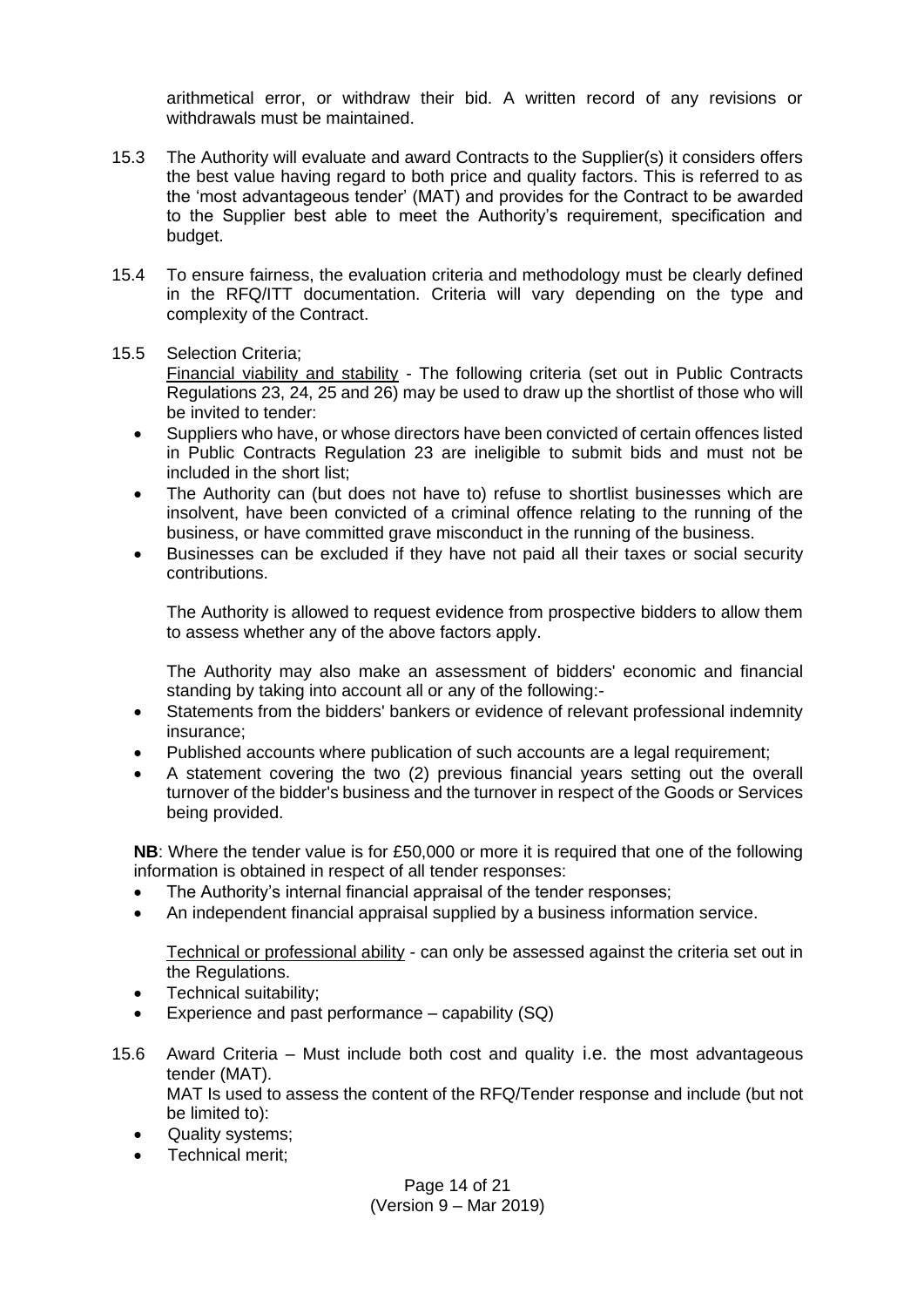- Customer care, technical assistance and after sales service;
- Aesthetic and functional characteristics;
- Delivery date and other management factors;
- Commitment to Equality & Diversity and Sustainability;
- Social value;
- Price, Value for money and whole life costings;
- Security of Supply;
- Interoperability and operational characteristics.

The criteria to be used to evaluate bids and the weightings attached to them, or if weightings cannot be established, their relative importance, must be set out in the RFQ/ITT. However, it is not possible to take into account tenderer's experience, staffing levels, equipment or ability to perform the contract within a set timescale. These factors can only be considered at selection stage (SQ).

**NB:** where the award is based solely on price (only for under threshold procurement projects) the contract must be awarded to the bidder offering the lowest price unless it is made clear in its invitation to tender that it reserves the right not to award the contract at all.

# <span id="page-14-0"></span>**16. CLARIFICATION and NEGOTIATION**

- 16.1 After the receipt of responses, officers may need to contact bidders to clarify technical and contractual information as part of the evaluation process. Any such communication must be confidential and a written record made of the reason for contact and the outcome.
- 16.2 Any negotiation with a bidder to specifically discuss the pricing submitted in their tender response should:
	- Be undertaken only by the Procurement representative in the presence of at least one officer who isn't involved in the project (the Independent Observer). All negotiations must be conducted confidentially and in a manner which provides equal opportunity for all Suppliers who have provided responses and which maintains the highest levels of probity;
	- At the conclusion of negotiations each Supplier must be invited to submit a best and final price.
- 16.3 Where post-tender negotiation results in a fundamental change in specification (or contract terms) the contract must not be awarded and must be re- tendered.

# <span id="page-14-1"></span>**17. CONTRACT AWARD – TENDERS AND QUOTATIONS**

- 17.1 The award of a Contract to the successful Supplier(s) must be conditional upon the tender costs being within budgetary limits and subject to the appropriate approval being granted to proceed.
- 17.2 For all Procurement projects in excess of £100,000 approval must be sought in writing from the Authority to award the Contract. (Page 3 of [Appendix A\)](#page-18-1).
- 17.3 For Contracts valued at over £50,000, approval from the Director of Corporate Services must be sought where the recommended quotation/tender exceeds the prequotation/tender estimate by more than £10,000, providing explanations as to the robustness of the original estimate

Page 15 of 21 (Version 9 – Mar 2019)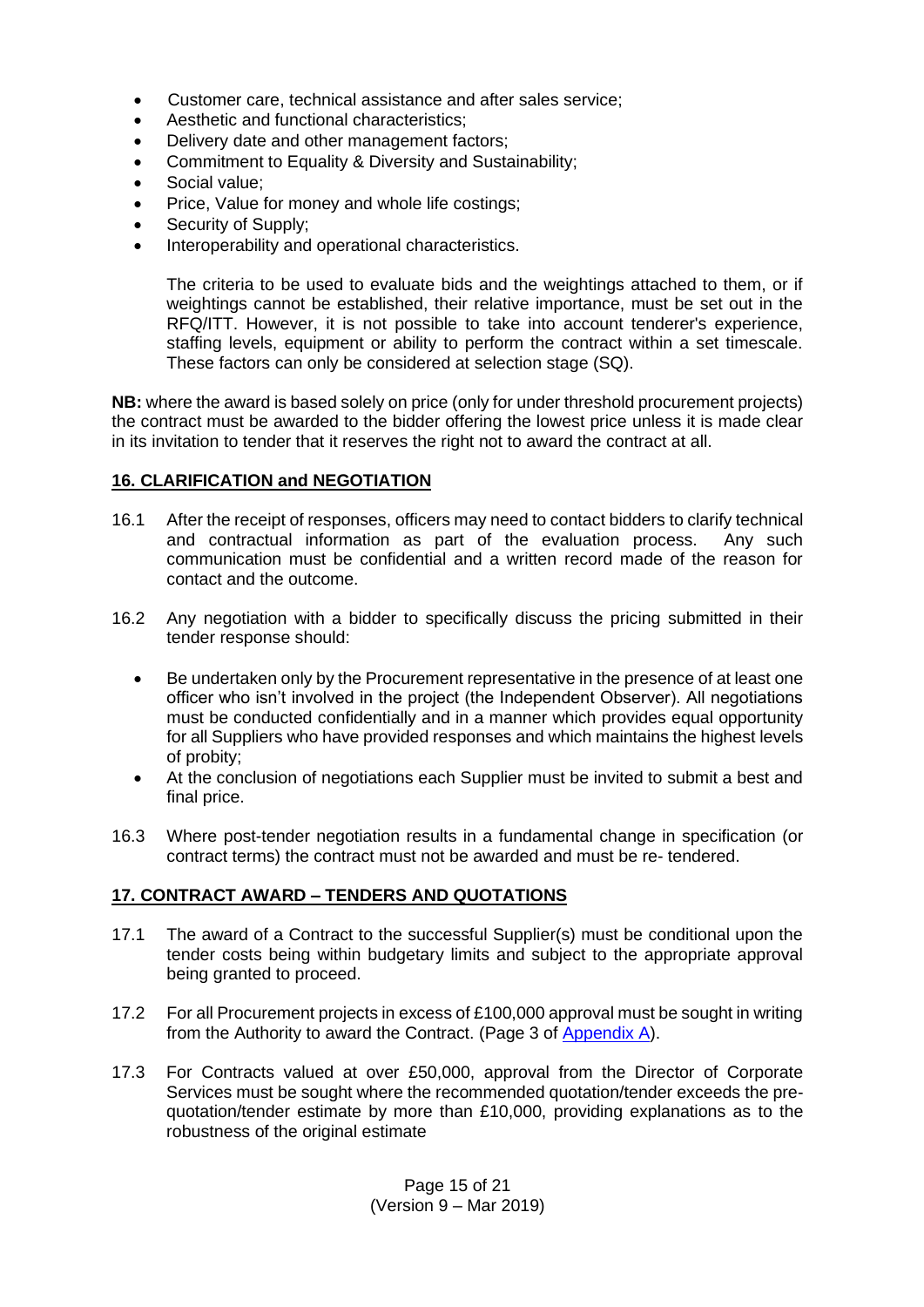- 17.4 The successful Supplier(s) should be notified promptly in writing following acceptance of the tender or quote response and the Contract must be issued to the Supplier with a formal request to sign and return 2 copies. On receipt of the signed Contracts from the Supplier, the Authority will sign the Contract to form the legally binding agreement, returning one copy to the Supplier(s).
- 17.5 Authorised signatories to award Contracts are outlined in the table below (on the basis that the relevant managers have been consulted with):

| <b>Financial Limit</b> | Dept.<br>Head | <b>Relevant</b><br><b>Director</b> | Treasurer | <b>Authority</b> |
|------------------------|---------------|------------------------------------|-----------|------------------|
| Up to £50,000          |               |                                    |           |                  |
| £50,001 - £100,00      |               |                                    |           |                  |
| Over £100,000          |               |                                    |           |                  |

**NB**: For all Contracts over £100,000 approval is sought from the Authority yet authorisation to sign is delegated to the Treasurer/Director of Corporate Services.

- 17.6 All participants in any procurement undertaken in accordance with Procurement regulations must be notified in writing as soon as possible after the successful bidder(s) has been chosen with the following information:
	- The criteria for the award of the contract;
	- The reason for the decision, including the characteristics and relative advantages of the successful tender;
	- The score (if any) obtained by the bidder to whom the notice is addressed and that of the successful bidder;
	- Any reason why the unsuccessful bidder did not meet the technical specifications;
	- The name of the successful bidder.

Information may be withheld if disclosure would:

- Impede law enforcement;
- Otherwise be contrary to public interest;
- Prejudice the legitimate commercial interests of any economic operator; or
- Might prejudice fair competition.

**NB**: For any procurement undertaken in accordance with Procurement regulations there is the requirement to inform all the Suppliers involved in the procurement of the intention to award a Contract and this is subject to a minimum 10 day standstill period. This period is referred to as the 'Alcatel Standstill' period and provides the opportunity for Suppliers unsuccessful in the procurement to request debrief information and to potentially challenge the decision formally before a Contract is signed.

A formal contract award notice must be published in FTS within 48 days of the award of the contract.

- 17.7 All unsuccessful Suppliers should be notified of the outcome of the procurement promptly in writing providing the reasons for elimination from the process.
- 17.8 After formal approval of the award of a Contract and in exceptional circumstances, and with the approval of the Director of Corporate Services, a letter of intent can be issued to allow Work to commence in advance of drawing up and signing of the final Contract, but in such circumstances the issue of the formal Contract must follow without undue delay.

Page 16 of 21 (Version 9 – Mar 2019)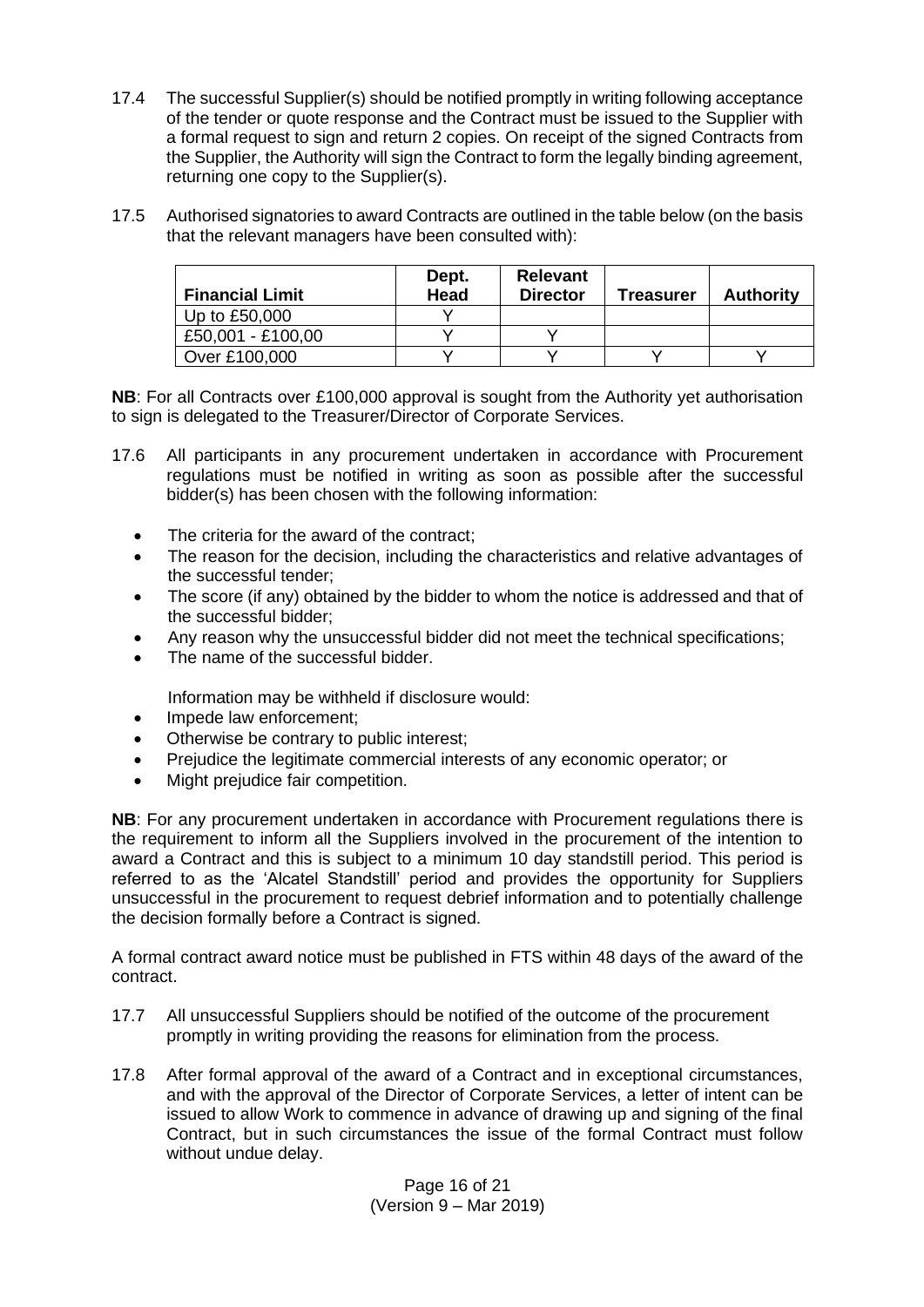17.9 All submissions and supporting documentation for any procurement should be retained for seven (7) years from the commencement of the Contract by the Procurement Department, before being destroyed.

# <span id="page-16-0"></span>**18. TENDER REPORT**

18.1 Following completion of the evaluation of responses to an opportunity with a value above £100,000, a tender evaluation report must be completed. The report will validate best practice and the requirements of the Authority's Financial Regulations and Financial Procedure Rules.

# <span id="page-16-1"></span>**19 CORRUPT PRACTICES**

- 19.1 In every written Contract a clause must be inserted to ensure that the Authority is entitled to terminate the Contract and recover from the Supplier the amount of any loss resulting from such termination, if the Supplier has:
	- Offered, given or agreed to give to any person a gift or consideration of any kind as an inducement or reward for doing or not doing anything related to the Contract or any other Contract with the Authority;
	- For favouring or not favouring any person in relation to a Contract, by any person employed by the Supplier or acting on their behalf;
	- The Supplier, or any person employed by them or acting on their behalf, has committed an offence under the Bribery Act (2010) or any amendment of the Act;
	- Shall have given any fee or reward, the receipt of which is an offence under the Local Government Act 1972.
- 19.2 All Authority members and officers must comply with the Authority's anti-fraud/ antibribery policies and relevant codes of conduct.

#### <span id="page-16-2"></span>**20. THIRD PARTIES**

- 20.1 In cases where a third party, such as a local authority, private architect or consultant is employed to act for the Authority in the carrying out of Works or purchase of supplies, it shall be a term of their appointment that they shall:
	- Observe or otherwise secure the observance of the procedures prescribed within these Contract Standing Orders;
	- Produce on demand, all records maintained by them in relation to the Contract; and
	- On completion of a Contract, transmit all such records to the Procurement department.

#### <span id="page-16-3"></span>**21. ASSIGNMENT**

21.1 In every written Contract for the execution of Works or the supply of Goods or Services the Supplier shall be prohibited from transferring or assigning or novating directly or indirectly to any person or persons whatever, any portion of that Contract without the written permission of the Authority. Sub-letting, other than that which may be customary in the trade concerned, shall be prohibited.

#### <span id="page-16-4"></span>**22. SEALED CONTRACTS**

22.1 All Contracts and orders shall be in writing and made in the name of the Authority.

Page 17 of 21 (Version 9 – Mar 2019)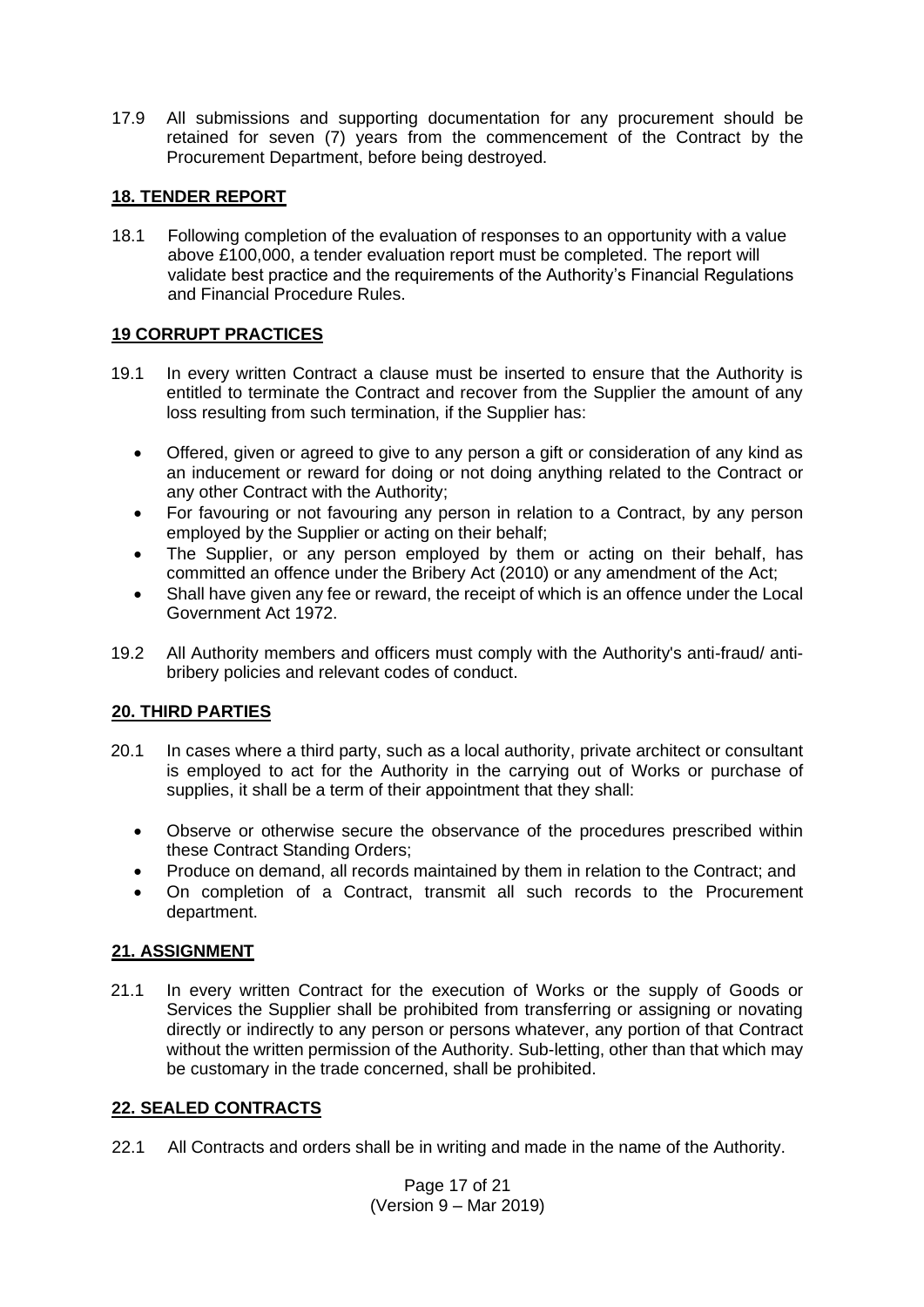22.2 All Contracts which relate to the purchase of land, or have potential long term liabilities and would benefit from the added legal protection afforded by the process of sealing shall be made by affixing the Common Seal. This shall only be attested by the Clerk to the Authority, the Authority solicitor, the CFO (Chief Fire Officer), DoCS (Director of Corporate Services) or DoPD (Director of People and Development).

# <span id="page-17-0"></span>**23. TERM OF CONTRACT**

- 23.1 The term of a Contract may be extended with the approval of the budget holder if there is provision within the Contract Terms and Conditions to extend and the agreement of the Director of Corporate Services has been given with regards to budgetary provision. If the Contract has already been extended to the full extent within the provisions of the existing Contract, it cannot be extended further.
- 24.2 If there is no provision within the Contract Terms and Conditions for the Contract to be extended the approval of the Clerk to the Authority, and the Treasurer must be sought to any proposed extension of the term of the Contract and a record kept of the reasons.
- 24.3 The Contract term cannot be extended where this would result in the total contract value exceeding the procurement thresholds.
- 24.4 In order to avoid any issues with the above it is best practice to ensure that Contracts are re-tendered in line with these Contract Standing Orders well in advance of their completion date.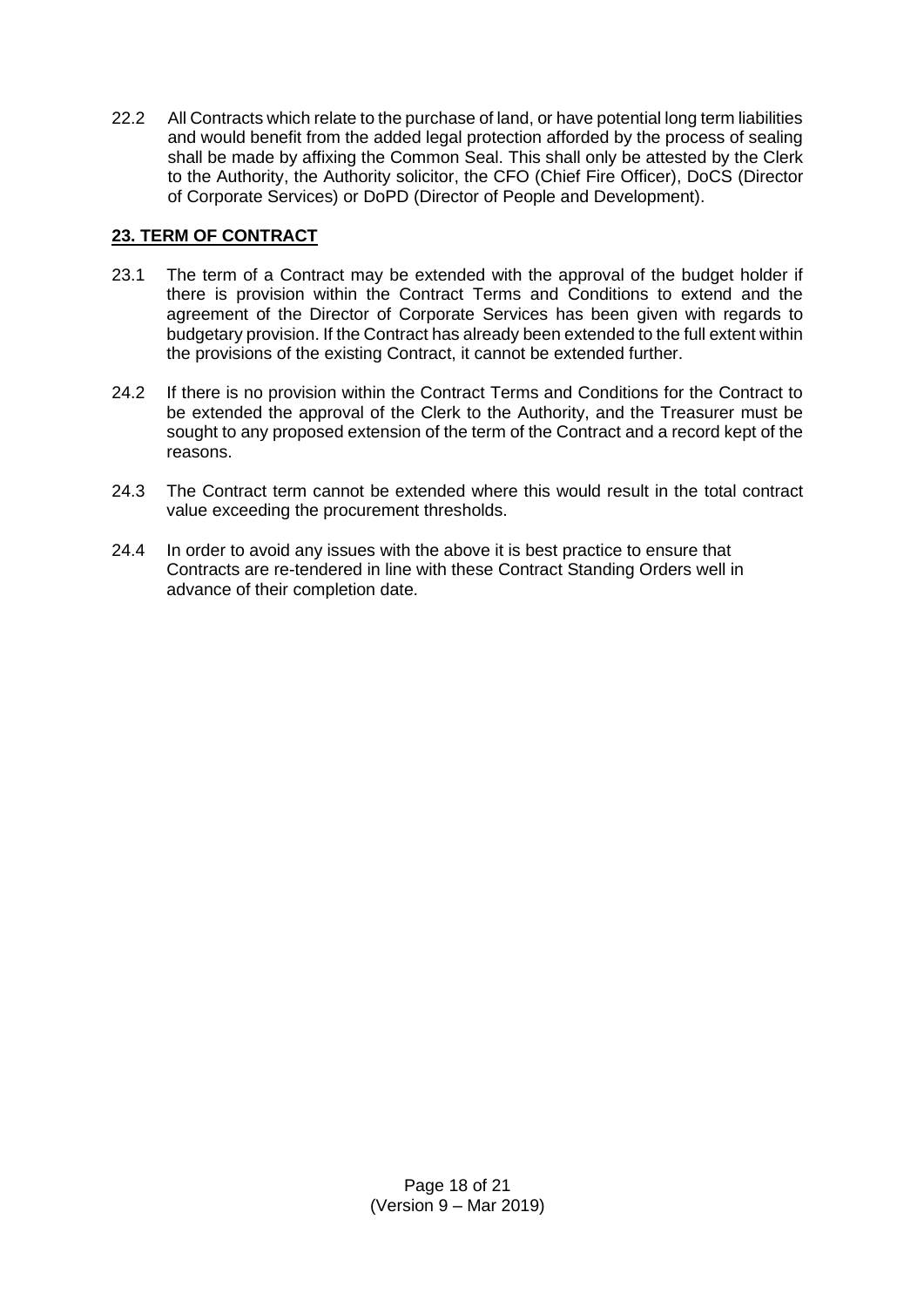

# <span id="page-18-1"></span><span id="page-18-0"></span>**Appendix A**

# **PROCUREMENT PROJECT INITIATION**

#### **Financial Thresholds for Procurement**

This form requires completion, and must be kept on Procurement Department files for all Contracts with a value exceeding £25,000.

NB: Total of full contract value must be understood before the procurement commences. (i.e. The total value payable by LFRS over the period of the Contract, including maintenance costs or licensing costs which are payable in addition to the purchase of the Goods, Services and/or Works).

No Contract should be split artificially to avoid application of standing orders. All formal Contracts should be notified to the Procurement Department for registration on the Contracts Register

# **To be completed by the budget holder**

Name of Project:

Project Lead:

Estimated cost:

Can this estimated cost be met from existing, approved budget? Y/N

Time scale for delivery:

Signature of Director: (only required for contracts valued over £50,000)

Tender reference:

Procurement lead:

Page 19 of 21 (Version 9 – Mar 2019)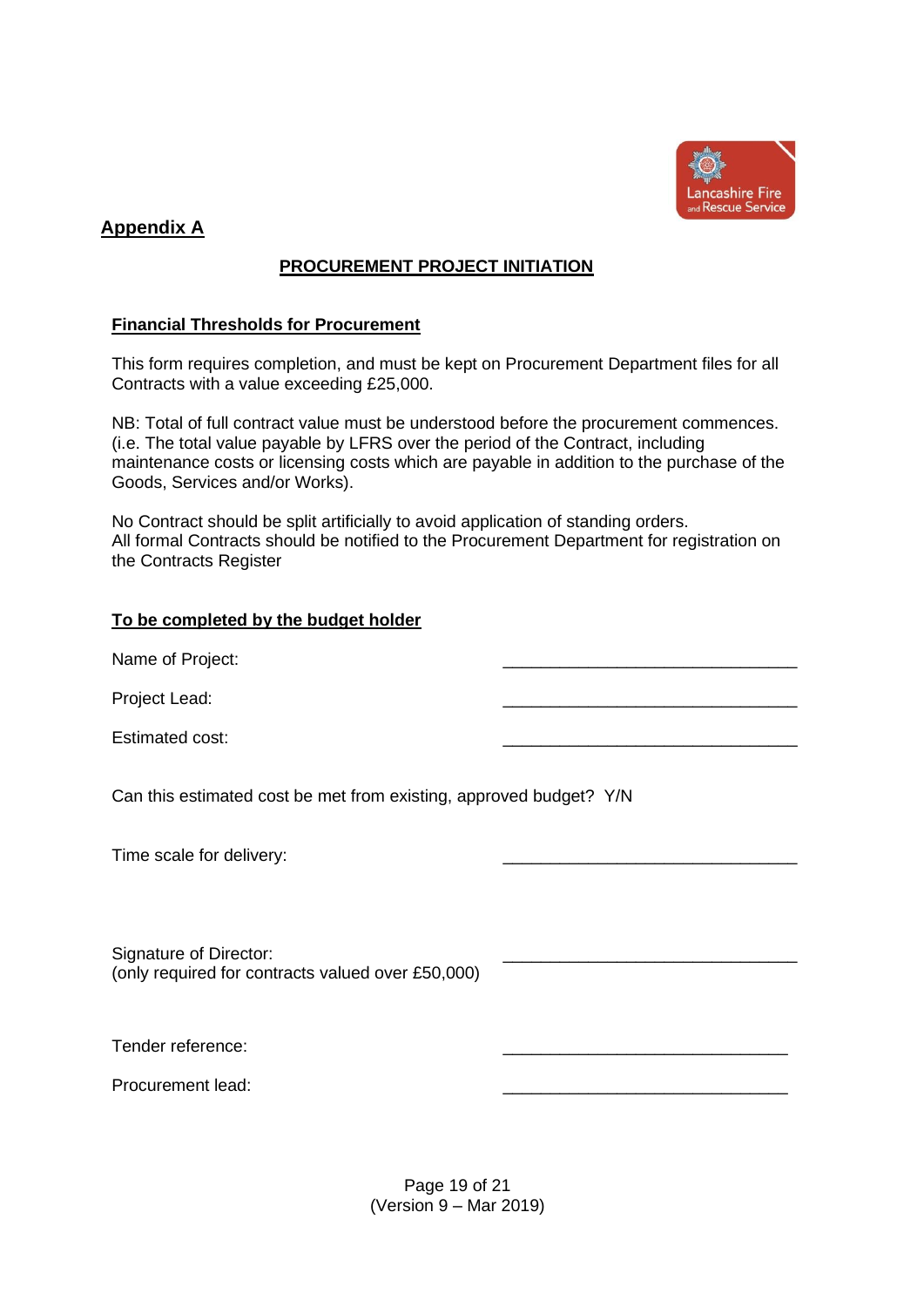# Details of Quotes/Tenders received

| Supplier details (incl.<br>full postal address) | Date of<br>Quote/Tender | Quote/Tender price (£) | Overall score<br>awarded<br>(RFQ/Tenders only) |
|-------------------------------------------------|-------------------------|------------------------|------------------------------------------------|
|                                                 |                         |                        |                                                |
|                                                 |                         |                        |                                                |
|                                                 |                         |                        |                                                |
|                                                 |                         |                        |                                                |
|                                                 |                         |                        |                                                |
|                                                 |                         |                        |                                                |
|                                                 |                         |                        |                                                |
|                                                 |                         |                        |                                                |
|                                                 |                         |                        |                                                |

Proposed Supplier:

Proposed value of Order/Contract £ \_\_\_\_\_\_\_\_\_\_\_\_\_\_\_\_\_\_\_\_\_\_\_\_\_\_\_\_\_\_\_\_

Proposed Order/Contract Award Date: \_\_\_\_\_\_\_\_\_\_\_\_\_\_\_\_\_\_\_\_\_\_\_\_\_\_\_\_\_\_\_\_

Proposed Duration of Contract: